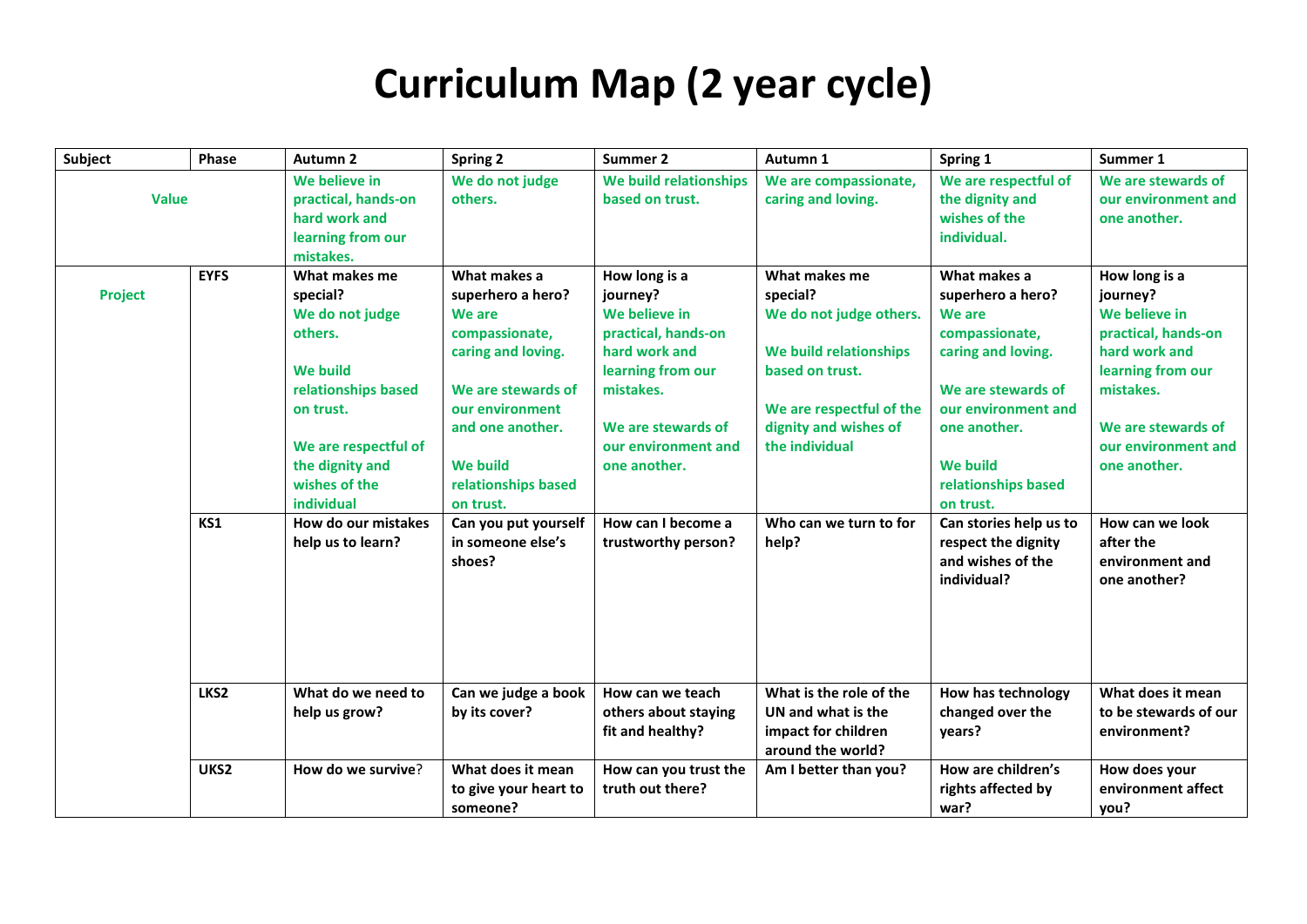| <b>Key Texts</b> | <b>EYFS</b> | What makes me<br>special?                                                                                                                                                                                                              | What makes a<br>superhero a hero?                                                                                                                                | How long is a<br>journey?                                                                                                                                                              | What makes me<br>special?                                                                                                                          | What makes a<br>superhero a hero?                                                                                                        | How long is a<br>journey?                                                                                                                                                                                          |
|------------------|-------------|----------------------------------------------------------------------------------------------------------------------------------------------------------------------------------------------------------------------------------------|------------------------------------------------------------------------------------------------------------------------------------------------------------------|----------------------------------------------------------------------------------------------------------------------------------------------------------------------------------------|----------------------------------------------------------------------------------------------------------------------------------------------------|------------------------------------------------------------------------------------------------------------------------------------------|--------------------------------------------------------------------------------------------------------------------------------------------------------------------------------------------------------------------|
|                  |             | Super duper me<br>Funnybones<br>Hair love                                                                                                                                                                                              | Supertato<br>Superworm<br>Traction man<br>Rosie's Walk                                                                                                           | Mr Grumpy's outing                                                                                                                                                                     | Super duper me<br>Funnybones<br>Hair love                                                                                                          | Supertato<br>Superworm<br><b>Traction man</b><br>Rosie's Walk                                                                            | Mr Grumpy's outing                                                                                                                                                                                                 |
|                  | KS1         | Little Red Riding Hood<br>The boy who cried<br>Wolf<br>The Girl who never<br>made Mistakes.                                                                                                                                            | Elmer<br>Stand In My Shoes<br>The Hare and the<br>Tortoise.Small Knight<br>George and the<br>Royal Chocolate<br>Cake.                                            | Jack and the Beanstalk<br>Pippety Skycap                                                                                                                                               | The Jolly Postman<br>Everyday Superheroes.<br>Non-Fiction Texts                                                                                    | The Easter Story<br>Beegu<br>Wonder                                                                                                      | Noah's Ark<br>Parables.<br>Miss Marples Seeds<br>Poems about the<br>environment                                                                                                                                    |
|                  | LKS2        | 'James and The Giant<br>Peach' by Roald Dahl                                                                                                                                                                                           | The extraordinary<br>life of Rosa Parks -<br>Sheila Kanani<br>The extraordinary<br>life of Stephen<br>Hawking - Kate Scott                                       | Giant - Kate Scott                                                                                                                                                                     | Wonder - RJ Palacio                                                                                                                                | The secret diary of<br>Jane Pinny, Victorian<br>housemaid - Philip<br>Ardagh<br>Street boy - Bernie<br>Doherty<br>Oliver Twist - Dickens | Pebble in my pocket -<br>Meredith Hooper<br>Stone Age boy -<br>Satoshi Kitamura<br>Ug - Raymond Briggs                                                                                                             |
|                  | UKS2        | The Explorer -<br>Katherine Rundell<br>Other reading<br>material:<br>Shakelton's Journey-<br>William Grill<br><b>Explorers: Amazing</b><br>Tales of the World's<br><b>Greatest Adventurers</b><br>by Nellie Huang and<br>Jessamy Hawke | Pig Heart Boy -<br>Malorie Blackman<br>Other reading<br>material:<br>The Bubble Boy -<br>Stewart Foster,<br>The Fastest Boy in<br>the world - Elizabeth<br>Laird | Hidden Figures: The<br>True Story of Four<br>Black Women and the<br>Space Race -<br>Simon Bartram<br>Other reading<br>material:<br>Stormbreaker series-<br>Anthony Horrowitz<br>Cosmic | Holes - Louis Sachar<br>Other reading material:<br>Freedom - Catherine<br>Johnson<br>Illegal by Eoin Colfer,<br>Andrew Donkin &<br>Giovanni Rigano | Letters from the<br>Lighthouse - Emma<br>Carroll<br>Other reading<br>material:<br>Boy in the Striped<br>Pajamas - John Boyne             | Kingdom of Benin<br>Short Stories: Ehi and<br>Uki<br>(https://www.ks2hist<br>ory.com/benin-<br>childrens-books)<br>Children of the Benin<br>Kingdom - Dinah Orji<br>On the origin of<br>species - Sabina<br>Radeva |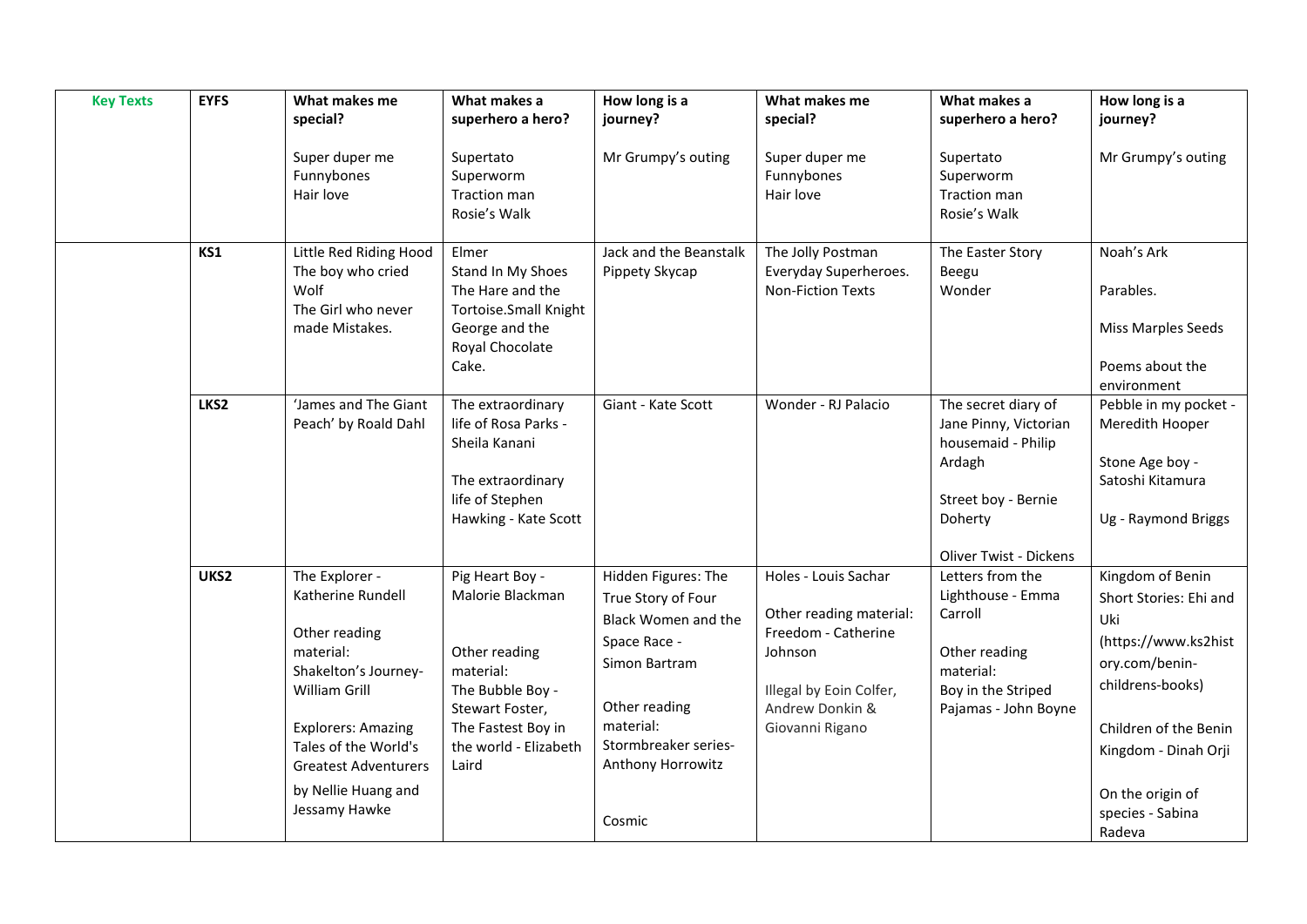|                           |      |                             |                           | Frank Cottrell Boyce |                         |                                      |                                    |
|---------------------------|------|-----------------------------|---------------------------|----------------------|-------------------------|--------------------------------------|------------------------------------|
|                           |      |                             |                           | and Steven Lenton    |                         |                                      |                                    |
|                           |      |                             |                           |                      |                         |                                      |                                    |
|                           |      |                             |                           | The Jamie Drake      |                         |                                      |                                    |
|                           |      |                             |                           | Equation             |                         |                                      |                                    |
|                           |      |                             |                           | Christopher Edge     |                         |                                      |                                    |
|                           |      |                             |                           |                      |                         |                                      |                                    |
|                           |      |                             |                           | The Skies Above My   |                         |                                      |                                    |
|                           |      |                             |                           | Eyes                 |                         |                                      |                                    |
|                           |      |                             |                           | Charlotte Guillain & |                         |                                      |                                    |
|                           |      |                             |                           | Yuval Zommer         |                         |                                      |                                    |
|                           |      |                             |                           |                      |                         |                                      |                                    |
|                           |      |                             |                           |                      |                         |                                      |                                    |
| <b>Significant People</b> | KS1  | Dr Jesse Ernest             | Martin Luther King        | Monarchs-            | Florence Nightingale    | Nelson Mandela                       | Rachel Carson-                     |
|                           |      | Wilkins(Black               | Standing up for           | The Queen            | Mary Seacole-           |                                      | Environmentalist                   |
|                           |      | Mathematician               | equality/human            | Henry VIII           | People who have had an  | Marcus Rashford                      | Alan Gardner-Autisic               |
|                           |      | month)                      | rights.                   |                      | impact in society       |                                      | gardener.                          |
|                           |      | Rosa Parks                  | Paralympians-             |                      | through helping others. | Were these people                    |                                    |
|                           |      |                             | celebrating and           |                      |                         | treated with dignity                 |                                    |
|                           |      |                             | accepting<br>differences. |                      |                         | and respect?                         |                                    |
|                           |      |                             |                           |                      |                         |                                      |                                    |
|                           | LKS2 | Roahl Dahl                  | Rosa Parks                | Sky Brown            | George Floyd, Breonna   | Queen Victoria 1819-                 | David Attenborough                 |
|                           |      | <b>Edward the Confessor</b> | Stephen Hawking           | Emma Raducanu        | Tayler, Anthony Joshua, | 1901                                 | Greta Thumberg                     |
|                           |      | Alfred the Great            | Jesus                     | Marcus Rashford      | John Boyega, David      | Stephen Adams 1844                   |                                    |
|                           |      | King John<br>Magna Carta    | Harriet Tubman            | How have they shown  | Lammy (PM)              | - 1913 musician<br>Michael W. Balfe, | How have David<br>Attenborough and |
|                           |      |                             | Standing up for what      | what it means to be  | How have these people   | 1808-70, musician                    | Greta had a positive               |
|                           |      |                             | they believe in,          | healthy and a good   | stood up for what is    | John Barnet 1802-90,                 | impact on the world                |
|                           |      |                             | others and the            | role model?          | right and equality?     | musician                             | and our future?                    |
|                           |      |                             | advancement of            |                      |                         | Carrie Jacobs - Bond,                |                                    |
|                           |      |                             | society.                  |                      |                         | musician                             |                                    |
|                           |      |                             |                           |                      |                         | Claribel Barnard 1830-               |                                    |
|                           |      |                             | Trip to Mill Hill         |                      |                         | 69, musician                         |                                    |
|                           |      |                             | Library to discover       |                      |                         | Charles Darwin 1809-                 |                                    |
|                           |      |                             | significant people.       |                      |                         | 1882, naturalist &<br>biologist      |                                    |
|                           |      |                             |                           |                      |                         |                                      |                                    |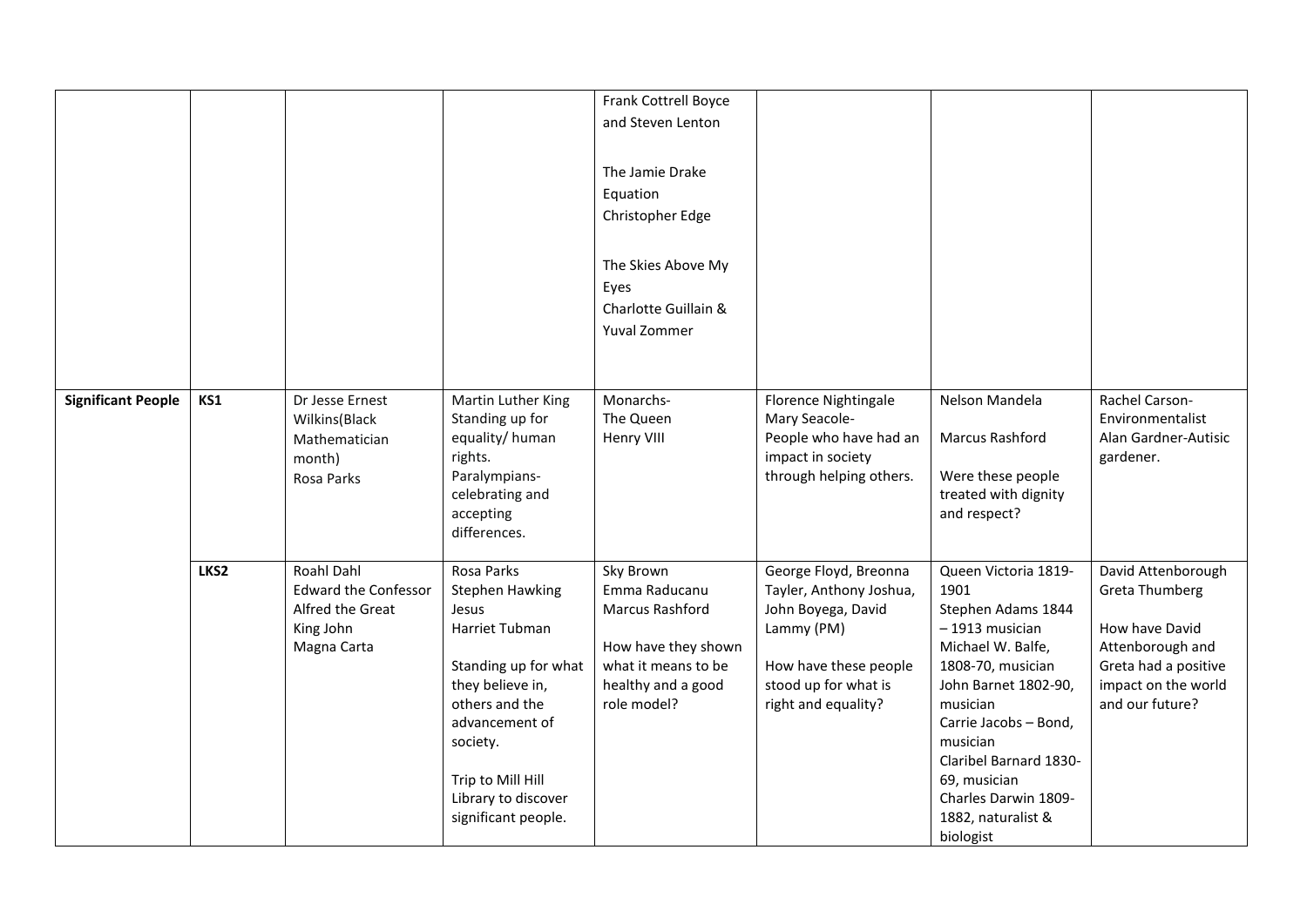|                                         | UKS2 | Percy Fawcett                                                                           | Richard Worthington                                                                                                                                                                         | Tim Peake                                                                | William Wilberforce                                        | Charles Dickens 1812-<br>17870, author<br>Isambard Kingdom<br>Brunel 1806-1859,<br>engineer<br>Ada Lovelace 1815-52<br>- 1st computer<br>programmer<br>Thomas Edison<br><b>Alan Turing</b> | Nana Yaa Asantewaa                                                          |
|-----------------------------------------|------|-----------------------------------------------------------------------------------------|---------------------------------------------------------------------------------------------------------------------------------------------------------------------------------------------|--------------------------------------------------------------------------|------------------------------------------------------------|--------------------------------------------------------------------------------------------------------------------------------------------------------------------------------------------|-----------------------------------------------------------------------------|
|                                         |      | Optional other<br>explorers through<br>personal research.                               | Isambard Kingdom<br><b>Brunel</b>                                                                                                                                                           | Dorothy Vaughan<br>Mary Jackson<br>Katherine Johnson<br>Christine Darden | Oladah Equiano                                             | Anne Frank                                                                                                                                                                                 | (Ghana)<br>The Dahomey<br>Mothers (Benin)<br>Charles Darwin                 |
| <b>English</b><br><b>Writing Genres</b> | KS1  | Recounts<br>Descriptive writing.<br>Letter writing                                      | Diary entry writing<br>Newspaper report<br>writing                                                                                                                                          | Poetry<br>Story writing<br>Report writing                                | Recounts<br>Descriptive writing.<br>Letter writing         | Diary entry writing<br>Newspaper report<br>writing                                                                                                                                         | Poetry<br>Story writing<br>Report writing                                   |
|                                         | LKS2 | Newspaper report<br>Diary Entry<br>Non chron report                                     | Diary Entry<br>Poem:<br>Narrative<br>Diary entry from<br>Rosa Parks'<br>perspective, how<br>was she treated,<br>how did things<br>change?<br>Poetry on Maya<br>Angelou and the 5<br>senses. | Story writing<br><b>Balanced arguments</b>                               | Diary Writing<br>Letter writing                            | Diary Entry<br>Poem<br>Narrative                                                                                                                                                           | Newspaper writing<br>Non-chronological<br>report                            |
|                                         | UKS2 | Non chronological<br>report.<br>Narrative<br>Instructional<br>Discussion<br>Explanation | Argument writing<br>Recount<br><b>Diaries</b><br>Poetry - love poems                                                                                                                        | Biographies /<br>Autobiographies<br>Myths<br>Poetry: Odes                | <b>Diary Entries</b><br>Narrative<br>Playscripts<br>Poetry | Letters<br>Instructional<br><b>Descriptive Writing</b><br>Explanation<br>Argument writing                                                                                                  | Explanation<br>Argument writing<br>Non-chronological<br>report<br>Biography |
| <b>English Grammar</b>                  | KS1  | Capital letters                                                                         | Adjectives                                                                                                                                                                                  | connectives                                                              | Capital letters                                            | Adjectives                                                                                                                                                                                 | connectives                                                                 |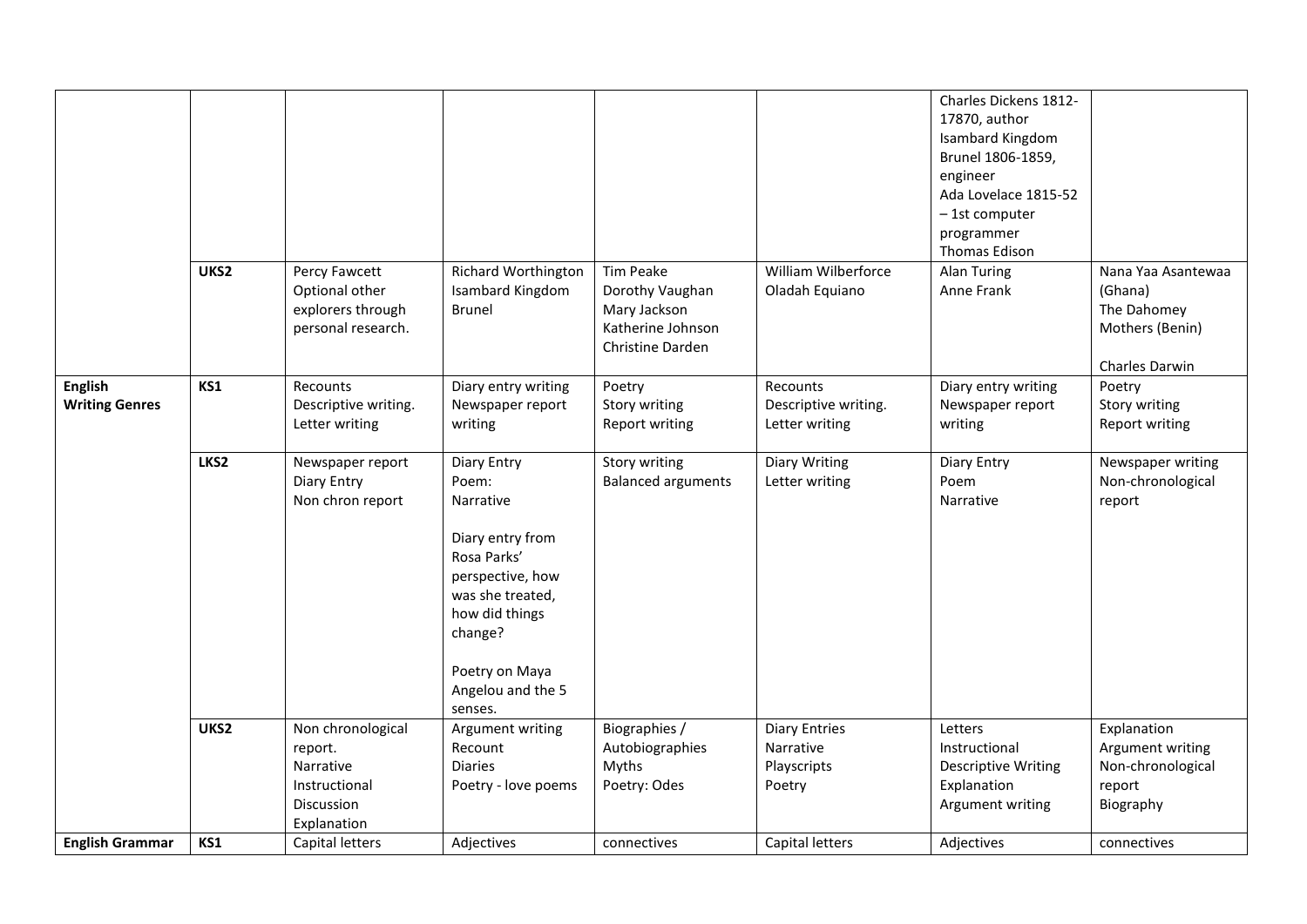|                | LKS2 | full stops<br>question marks<br><b>HFW</b><br><b>Capital Letters</b>                                                                                                                                                                                                                                                                                   | nouns<br>verbs<br>adverbs<br><b>HFW</b><br>Commas                                                                                                                                                                                                                                                                                        | plurals<br>complex punctuation<br><b>HFW</b><br>Time adverbials                                                                                                                                                                                                                                | full stops<br>question marks<br><b>HFW</b><br><b>Capital Letters</b>                                                                                                                                                     | nouns<br>verbs<br>adverbs<br><b>HFW</b><br>Commas                                                                                                                                                                              | plurals<br>complex punctuation<br><b>HFW</b><br>Time adverbials                                                                                                 |
|----------------|------|--------------------------------------------------------------------------------------------------------------------------------------------------------------------------------------------------------------------------------------------------------------------------------------------------------------------------------------------------------|------------------------------------------------------------------------------------------------------------------------------------------------------------------------------------------------------------------------------------------------------------------------------------------------------------------------------------------|------------------------------------------------------------------------------------------------------------------------------------------------------------------------------------------------------------------------------------------------------------------------------------------------|--------------------------------------------------------------------------------------------------------------------------------------------------------------------------------------------------------------------------|--------------------------------------------------------------------------------------------------------------------------------------------------------------------------------------------------------------------------------|-----------------------------------------------------------------------------------------------------------------------------------------------------------------|
|                |      | <b>Full Stops</b><br>Paragraphs<br>Direct Speech<br><b>Nouns</b>                                                                                                                                                                                                                                                                                       | Adjectives<br>Verbs<br>Adverbs<br>Conjunctions                                                                                                                                                                                                                                                                                           | Preposition<br>Synonyms<br>Ellipsis                                                                                                                                                                                                                                                            | <b>Full Stops</b><br>Paragraphs<br>Direct Speech<br>Nouns                                                                                                                                                                | Adjectives<br>Verbs<br>Adverbs<br>Conjunctions                                                                                                                                                                                 | Preposition<br>Synonyms<br>Ellipsis                                                                                                                             |
|                | UKS2 | <b>Proper Nouns</b><br><b>Adverbs of Possibility</b><br><b>Converting Nouns and</b><br>Adjectives into Verbs -<br>Suffixes -ate, -ise, -ify<br>Tenses: Past &<br><b>Present Progressive</b><br>and Present Perfect<br><b>Possessive Plural</b><br>Apostrophes<br><b>Expanded Noun</b><br>Phrases<br>Adverbs<br><b>Degrees of Possibility</b><br>-Modal | Verbs<br>Verb Prefixes dis-, de-<br>, mis-, over-, re-<br>Verb Inflections &<br><b>Standard English</b><br>Using Inverted<br>Commas<br>Prepositions<br><b>More Prefixes</b><br>Coordinating<br>Conjunctions<br>Using Inverted<br>Commas (Changing<br>the Position of the<br><b>Reporting Clause)</b><br>Parenthesis -<br><b>Brackets</b> | <b>Commas for Meaning</b><br>and Clarity<br><b>Determiners</b><br>More Suffixes<br>Subordinating<br>Conjunctions<br><b>Linking Paragraphs</b><br>with Adverbials<br>Direct & Indirect<br>(Reported) Speech<br>Pronouns & Possessive<br>Pronouns<br><b>Word Families</b><br>Subordinate Clauses | <b>Writing Cohesive</b><br>Paragraphs<br>Parenthesis - Commas<br>Homophones<br>Adverbials/Fronted<br>Adverbials<br>Dictionary Work<br><b>Relative Clauses</b><br><b>Editing &amp; Evaluating</b><br>Parenthesis - Dashes | Semicolons, colons<br>and dashes to mark<br>clauses<br>Colons in lists<br>Synonyms and<br>antonyms<br>Hyphens<br>Hyphenated<br>compound words<br>Subject and object<br>Ambiguity<br><b>Bullet points</b><br>Active and passive | Formal and informal<br>speech<br>Formal and informal<br>writing<br>Layout devices                                                                               |
| <b>Science</b> | KS1  | Animals, including<br><b>Humans</b><br>Human -body parts<br>-senses<br>-Healthy living                                                                                                                                                                                                                                                                 | Animals, including<br><b>Humans</b><br>-identify and name a<br>variety of common<br>animals-Comparing<br>animals/differences<br>and individuality.<br>-Life Cycles.<br>-Food Chains.                                                                                                                                                     | Materials-identify a<br>variety of materials.<br>Plan and investigate<br>which material is best<br>to make a reliable set<br>of clothing for Pippety<br>Skycap.<br>Discuss, predict,<br>investigate and                                                                                        | Living things and their<br>habitats-<br>Zookeepers- what care<br>do animals need?<br>How can we as humans<br>protect natural habitats?                                                                                   | <b>Seasonal Changes-</b><br>-observe changes<br>across the four<br>seasons.<br>-observe and describe<br>weather associated<br>with the seasons and<br>how day length varies.                                                   | Plants:<br>Identify and name a<br>variety of common<br>wild and garden<br>plants.<br>Observe and describe<br>how seeds and bulbs<br>grow into mature<br>plants. |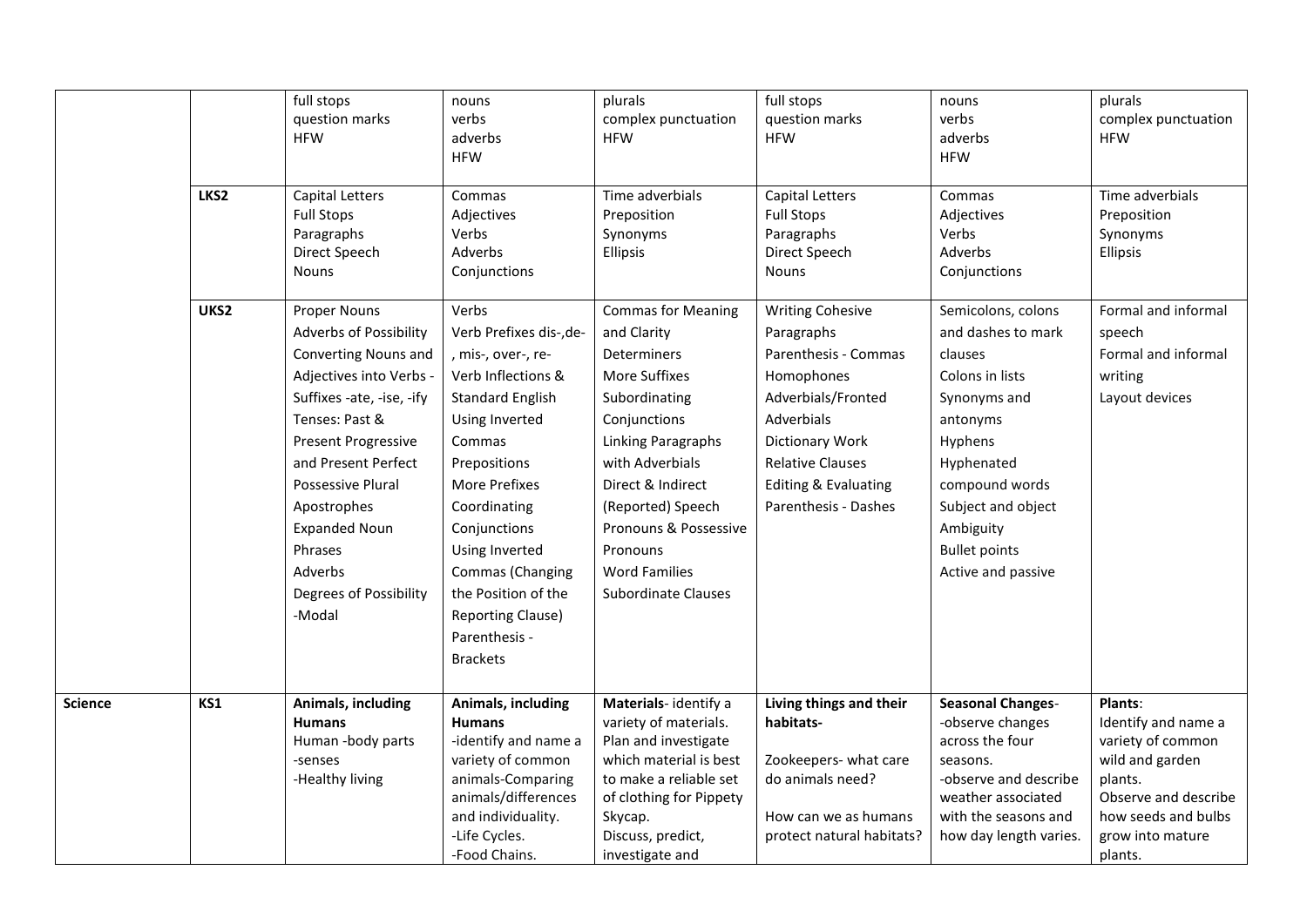|      |                                                                                                                                                                                                                                                                                                                                                                                                                           |                                                                                                                                                                                                                                                                                                                                                                                                                                                                        | evaluate why<br>materials will not be<br>suitable.<br>Reliability/Validity.                                                                                                                                                                                                                                                                                                                                 | <b>Endangered species-</b><br>Forest learning-<br>microhabitats.                                                                                                                                                                                                                                                                                                                                                                                                                        | Link with History and<br>Aztecs.<br>Research how<br>scientists now<br>understand seasonal<br>changes through<br>natural observations.                                                                                                                             | Find out and describe<br>how plants need<br>water, light and a<br>suitable temperature<br>to grow and stay<br>healthy.<br>Plan and investigate<br>Plan an investigation.<br>'What makes the best<br>growth conditions for<br>a plant?? Children to<br>plant and look after<br>seeds and bulbs.                                                                                                     |
|------|---------------------------------------------------------------------------------------------------------------------------------------------------------------------------------------------------------------------------------------------------------------------------------------------------------------------------------------------------------------------------------------------------------------------------|------------------------------------------------------------------------------------------------------------------------------------------------------------------------------------------------------------------------------------------------------------------------------------------------------------------------------------------------------------------------------------------------------------------------------------------------------------------------|-------------------------------------------------------------------------------------------------------------------------------------------------------------------------------------------------------------------------------------------------------------------------------------------------------------------------------------------------------------------------------------------------------------|-----------------------------------------------------------------------------------------------------------------------------------------------------------------------------------------------------------------------------------------------------------------------------------------------------------------------------------------------------------------------------------------------------------------------------------------------------------------------------------------|-------------------------------------------------------------------------------------------------------------------------------------------------------------------------------------------------------------------------------------------------------------------|----------------------------------------------------------------------------------------------------------------------------------------------------------------------------------------------------------------------------------------------------------------------------------------------------------------------------------------------------------------------------------------------------|
| LKS2 | Y4 All living things:<br>Living things and their<br>habitats.<br>What living conditions<br>do we need to<br>survive?<br>How can we group<br>living things?<br><b>Y3 Plants:</b><br>How do plants grow<br>and survive?<br>What conditions do<br>plants need to<br>survive?<br><b>States of matter:</b><br>What is the water<br>cycle?<br>Sc4/3.1c identify the<br>part played by<br>evaporation and<br>condensation in the | <b>States of Matter:</b><br>Familiarising<br>themselves with<br>solids, liquids and<br>gases. Making<br>predictions,<br>comparing and<br>group materials<br>together. Explore<br>heating and cooling.<br>What did the mayan<br>invent? (Chocolate)<br>What happens when<br>we heat and cool<br>chocolate?<br>*Create chocolate<br>easter eggs and link<br>to DT<br>observe that some<br>materials change<br>state when they are<br>heated or cooled,<br>and measure or | <b>Animals including</b><br>humans<br>identify that animals,<br>including humans,<br>need the right types<br>and amount of<br>nutrition, and that<br>they cannot make<br>their own food; they<br>get nutrition from<br>what they eat<br>Identify that humans<br>and some other<br>animals have<br>skeletons and muscles<br>for support, protection<br>and movement.<br>Balanced diets,<br>nutrition, water, | Sound<br>Link into Wonder text,<br>inspired by Auggie's<br>Science fair success in<br>the Wonder book.<br><b>Empathise with Auggie</b><br>and his hearing<br>difficulties<br>identify how sounds are<br>made, associating some<br>of them with something<br>vibrating recognise that<br>vibrations from sounds<br>travel through a medium<br>to the ear find patterns<br>between the pitch of a<br>sound and features of<br>the object that<br>produced it find<br>patterns between the | Light - Y3<br>Children create a<br>circuit with a bulb<br>which links to the<br>Victorian era of<br>moving away from<br>candles. Link to<br>Thomas Edison<br><b>Talk about what</b><br>materials work with<br>this, and identify<br>what makes a circuit<br>work. | <b>Rocks and soils</b><br>Stone Age<br>Compare and group<br>together different<br>kinds of rocks on the<br>basis of their<br>appearance and<br>simple physical<br>properties describe<br>in simple terms how<br>fossils are formed<br>when things that<br>have lived are<br>trapped within rock<br>recognise that soils<br>are made from rocks<br>and organic matter.<br><b>Forces and magnets</b> |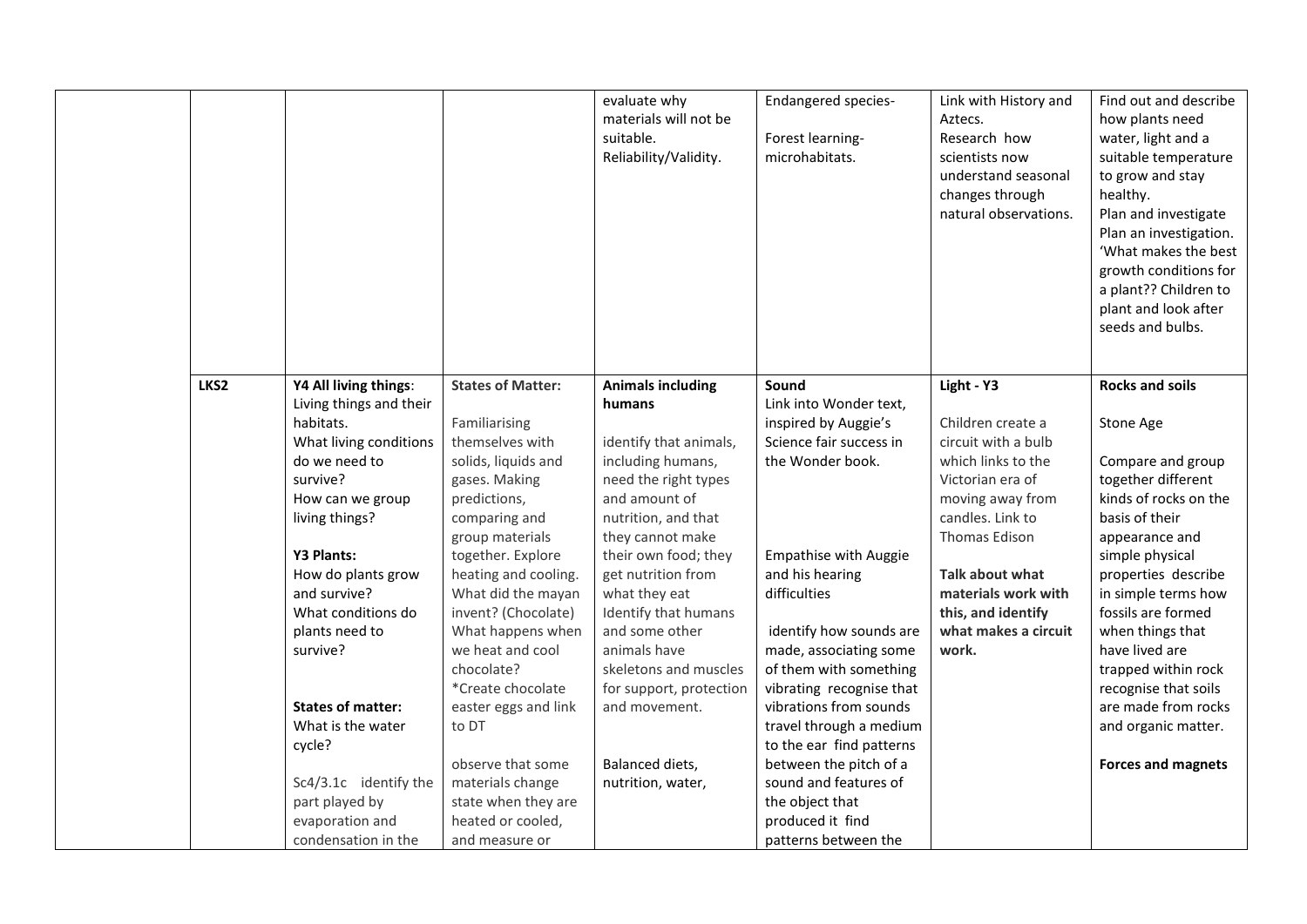|           |      | water cycle and           | research the            |                             | volume of a sound and         |                          |                         |
|-----------|------|---------------------------|-------------------------|-----------------------------|-------------------------------|--------------------------|-------------------------|
|           |      | associate the rate of     | temperature at          |                             | the strength of the           |                          |                         |
|           |      | evaporation with          | which this happens      |                             | vibrations that produced      |                          |                         |
|           |      | temperature               | in degrees Celsius      |                             | it recognise that sounds      |                          |                         |
|           |      |                           | $(^{\circ}C)$           |                             | get fainter as the            |                          |                         |
|           |      |                           |                         |                             | distance from the sound       |                          |                         |
|           |      |                           |                         |                             | source increases              |                          |                         |
|           | UKS2 | Living things and         | Animals, including      | Earth and Space.            | <b>Materials</b>              | Electricity              | <b>Evolution and</b>    |
|           |      | their habitats.           | Humans.                 | Movement of earth           | properties - hardness,        | Effect of voltage of     | inheritance.            |
|           |      | Sexual and asexual        | Heart and the           | and planets.                | solubility, transparency,     | cells used in a circuit. | <b>Fossils</b>          |
|           |      | reproduction in           | circulatory system      | Movement of moon.           | conductivity (electrical      | Variations in how        | Living things produce   |
|           |      | plants.                   | Impact of diet,         | Day and night               | and thermal), and             | components function,     | offspring that are      |
|           |      | Life cycles of            | exercise, drugs and     |                             | response to magnets           | including the            | similar not identical   |
|           |      | mammals,                  | lifestyle on the way    | <b>Forces &amp; Magnets</b> |                               | brightness of bulbs,     | to parents.             |
|           |      | amphibians, reptiles,     | body functions          | Gravity                     |                               | the loudness of          | Adaptation can lead     |
|           |      | birds.                    |                         | Air, water resistance       | States of matter - gas,       | buzzers and the          | to evolution.           |
|           |      |                           | Transportation of       | Friction                    | solid, liquid                 | on/off position of       |                         |
|           |      | Classification of living  | water and nutrients     | Mechanisms - levers,        |                               | switches                 |                         |
|           |      | things.                   | in the body.            | pulleys and gears           |                               |                          |                         |
|           |      |                           |                         | allow a smaller force       |                               | Light                    |                         |
|           |      |                           |                         | to have a greater           |                               | How light travels and    |                         |
|           |      |                           |                         | effect.                     |                               | how the eye sees         |                         |
|           |      |                           |                         |                             |                               | things                   |                         |
| Computing | KS1  | Information               | <b>Computer Science</b> | <b>Digital Literacy</b>     | Information                   | Recognise common         | Create Powerpoint       |
|           |      | Technology (user          | create and debug        | (recognise common           | Technology- Design and        | uses of information      | presentation-How        |
|           |      | technology                | simple programs         | uses for IT, where to       | create a front cover for      | technology beyond        | we look after our       |
|           |      | purposefully to create    | Online-Create a         | go for help, who to         | our People Who Help Us        | school (Digital          | environment.            |
|           |      | and manipulate)           | poster-How your         | contact, etc.)- Children    | book                          | Literacy) Create a       |                         |
|           |      |                           | comments can affect     | create a class video        |                               | welcoming                |                         |
|           |      | basic skills i.e. logging | others.                 | about trust and what        |                               | information leaflet for  |                         |
|           |      | in, using seesaw,         |                         | we have learnt.             |                               | Beegu's new planet.      |                         |
|           |      | search engine             |                         |                             |                               |                          |                         |
|           | LKS2 | <b>Computer Science</b>   | Information             | <b>Digital Literacy</b>     | <b>Information Technology</b> | <b>Computer Science</b>  | <b>Digital Literacy</b> |
|           |      | (create and debug         | <b>Technology</b>       |                             |                               |                          | <b>Internet safety</b>  |
|           |      | programs)                 |                         | Mechanisms- Create          | Create a powerpoint or        |                          |                         |
|           |      |                           | Research and            | an email or blog post       | J2E or on microsoft -         | Scratch, children to     | Can talk about key      |
|           |      | Use scratch to create     | creating                | on school website           | - investigate Tim             | create a working         | online safety 'rules'   |
|           |      | the water cycle.          | presentations           | explaining to               | Berniers-Lee (his ideas       | manual on how to         | and knows where to      |
|           |      |                           |                         | UKS2/parents why it is      | described the World           | create your own          | go / report if a        |
|           |      |                           |                         |                             | wide web)                     | electrical lamp - Can    | problem. (unplugged,    |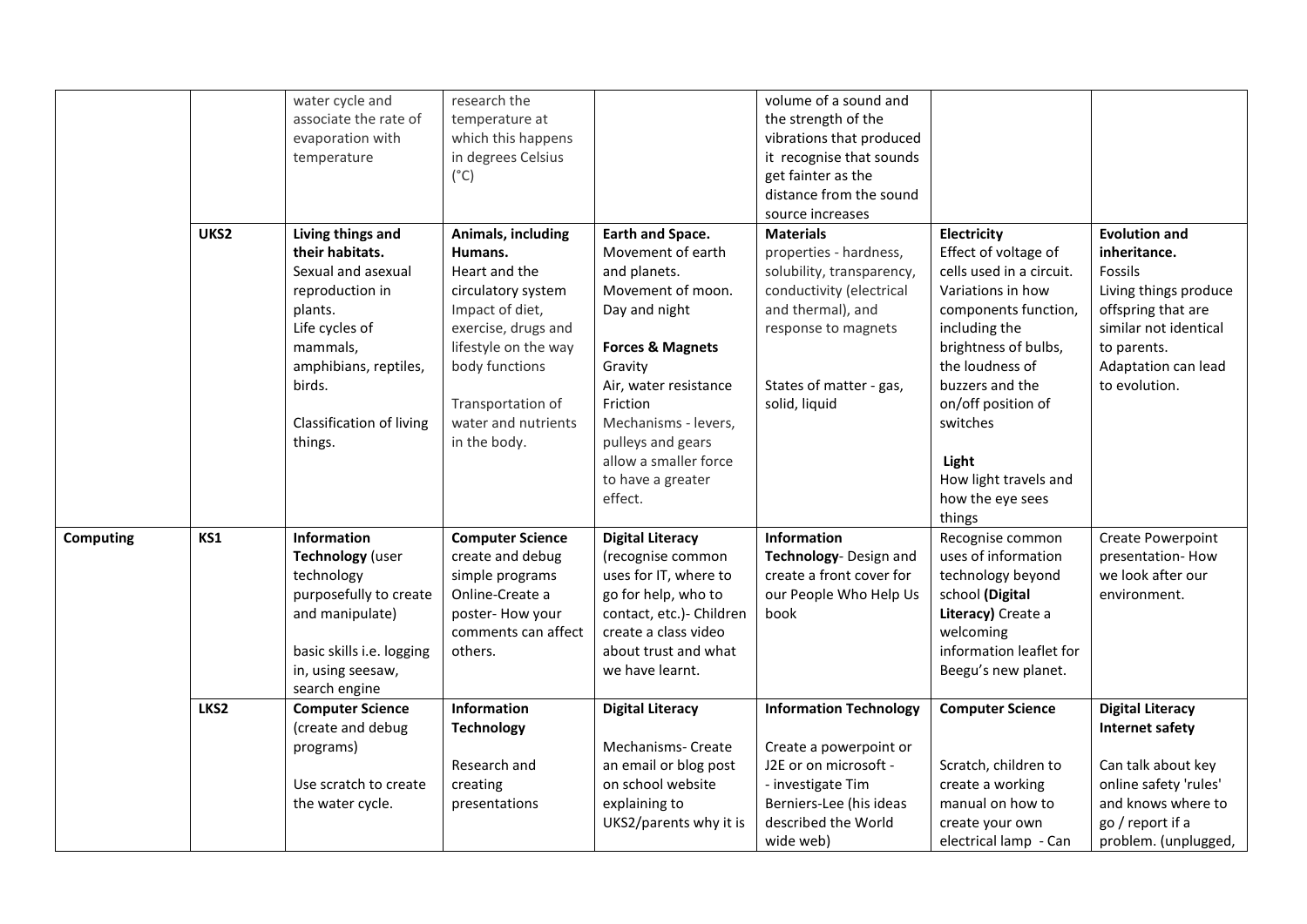|           | UKS2 | Information                                                                                                                                                       | Mayan presentation<br>on J2E or<br>powerpoint, who<br>they were and what<br>they did for the<br>world. Focus on<br>what they looked<br>like - children to pre<br>judge them and see<br>if they can guess<br>what they did for the<br>world based on their<br>appearance.<br>Digital Literacy, | important not to judge<br>others.<br>-use programming<br>software to design an<br>obstacle course for a<br>gladiator character<br><b>Computer Science,</b> | -could link to Local<br>History Study on sources<br>of wonder, create<br>questions<br>Information                                                                                                        | produce, debug and<br>edit an accurate<br>sequence of<br>instructions, include<br>use of repeat, to<br>control on-screen<br>objects. (j2 code,<br>scratch, Kodu,<br><b>Barefoot resources)</b><br><b>Computer Science,</b> | internet scenario<br>cards, PSHE<br>powerpoints, 3BM<br>SoW, BBC video)<br>Can create and share<br>some information<br>online (such as in<br>school MLE,<br>email/blog),<br>understanding need<br>to be respectful and<br>safe. (LGfL cyberpass,<br>j2e5, bbc bitesize)<br>Digital Literacy, |
|-----------|------|-------------------------------------------------------------------------------------------------------------------------------------------------------------------|-----------------------------------------------------------------------------------------------------------------------------------------------------------------------------------------------------------------------------------------------------------------------------------------------|------------------------------------------------------------------------------------------------------------------------------------------------------------|----------------------------------------------------------------------------------------------------------------------------------------------------------------------------------------------------------|----------------------------------------------------------------------------------------------------------------------------------------------------------------------------------------------------------------------------|----------------------------------------------------------------------------------------------------------------------------------------------------------------------------------------------------------------------------------------------------------------------------------------------|
|           |      | Technology, (collect,<br>analyse, evaluate data<br>and can use software<br>effectively to create<br>and design).<br>Computer aided<br>design and analyse<br>sales | (understand simple<br>steps to validate<br>information,<br>demonstrate web-<br>savvy awareness)<br>Research and<br>evaluate sources (ie.<br>fake news)                                                                                                                                        | (understand computer<br>networks, computing<br>vocabulary)<br>Making a 'space<br>rocket' go<br><b>Networks</b>                                             | Technology, Can use<br>software effectively to<br>create, design and<br>manipulate for<br>purposeful outcomes,<br>such as DT, art or music<br>projects<br>(animation software<br>options, j2e5, j2webby) | Debugging & Coding                                                                                                                                                                                                         | Online environment.<br>Can discuss range of<br>eSafety and eSecurity<br>(privacy) issues and<br>knows range of ways<br>to report concerns or<br>inappropriate<br>behaviour.(j2e5,<br>presentation<br>software,<br>thinkuknow,<br>kidsmart)                                                   |
| <b>DT</b> | KS1  | Structures - Create an<br>honesty box.                                                                                                                            | <b>Electrical</b><br>components-Toy<br>mechanisms-<br>Create an 'In my<br>shoes' box.                                                                                                                                                                                                         | Textiles- following on<br>from our Science<br>investigation-Design<br>and make an outfit for<br>Pippety Skycap.                                            | Axels- plan, design and<br>make an emergency<br>services vehicle.                                                                                                                                        | <b>Food Technology-</b><br>make a welcoming<br>meal for Beegu when<br>she arrives on Earth.<br>-Plan a design and<br>make a new<br>welcoming planet for<br>Beegu.                                                          | Mechanisms Create a<br>recycling centre for<br>your class.                                                                                                                                                                                                                                   |
|           | LKS2 | Structure-<br>Create our own<br>'peach' to travel the<br>world in. What would                                                                                     | <b>Food technology</b><br>Working safely and<br>hygienically.<br>Heating and cooling<br>chocolate.                                                                                                                                                                                            | <b>Textiles</b><br>Sewing<br>Include backward<br>running stitch and                                                                                        | Mechanisms-<br>generate,<br>develop,<br>model and communicate<br>their<br>ideas<br>through<br>discussion,<br>annotated                                                                                   | Axels, Pulleys and<br>Gears<br>Design, make and<br>evaluate 3D Models of                                                                                                                                                   | <b>Electrical</b><br>components-circuits                                                                                                                                                                                                                                                     |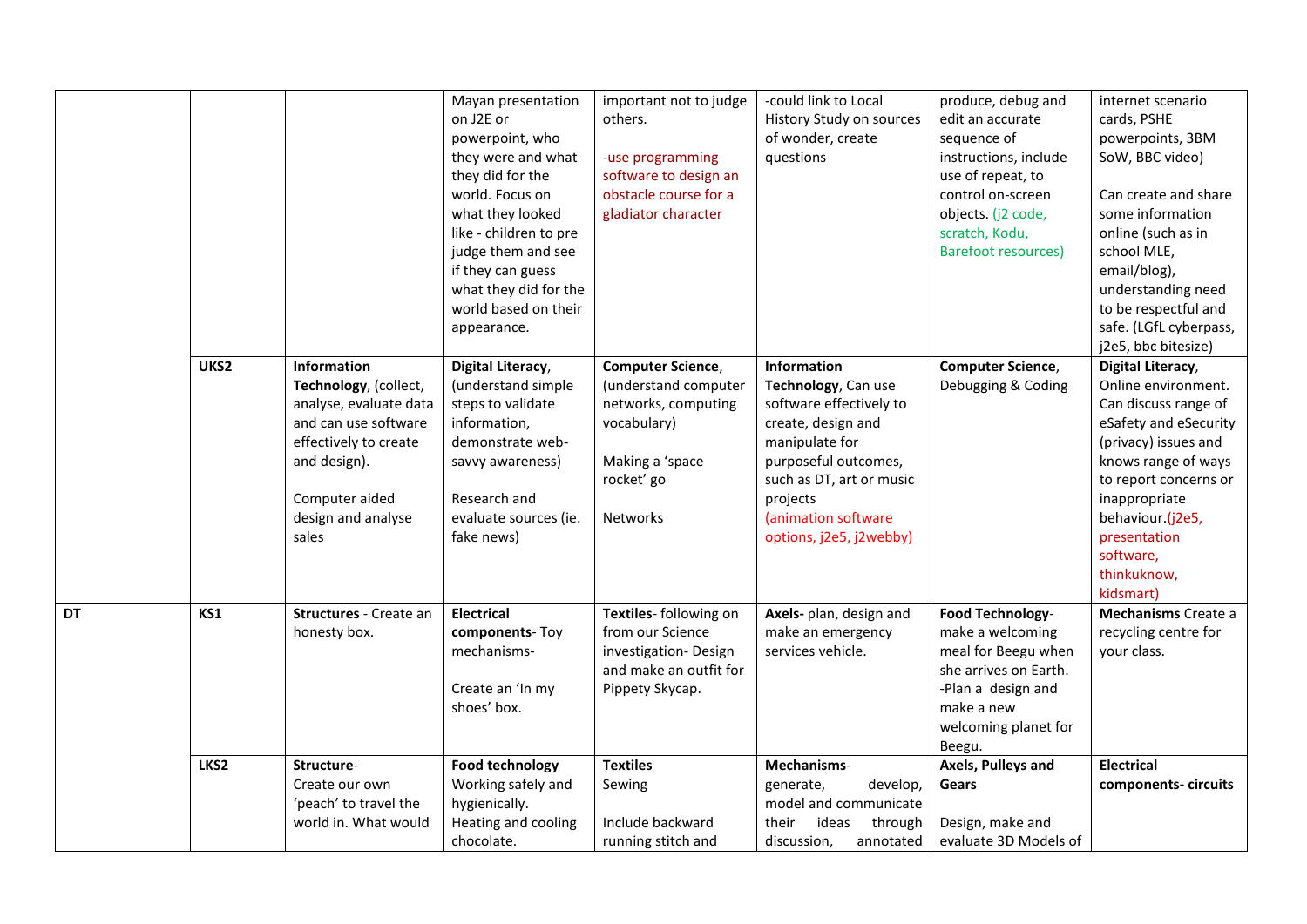|                |      | be sustainable? What<br>would last?                                                                            | Look at where and<br>how chocolate<br>grows, reared,<br>caught and<br>processed.<br>Proportions of<br>chocolate and<br>impact of changing<br>this within a recipe.<br>What happens?<br>Create their own<br>recipe with<br>chocolate. | over sewing, add<br>colour, technique and<br>pattern to fabric.<br>Stitch a pair of roman<br>sandals that fit your<br>feet                                | sketches, cross-sectional<br>and exploded diagrams,<br>prototypes,<br>pattern<br>pieces and computer-<br>aided design<br>Design a tool that can<br>assist in inclusion and<br>disabilities.<br>Audio Loop? | a train and tracks (link<br>to Victorian Era).<br>Design, make and<br>evaluate 3D Models.<br>Construct a simple<br>pulley using rope over<br>a horizontal bar to<br>raise an object off the<br>ground.<br>Use construction kits<br>with gears to<br>construct a line of<br>gears that turn. | Design and make<br>models with<br>diagrams.<br>Make simple paper<br>models, mock-ups<br>and templates.<br>Select an appropriate<br>way to improve the<br>appearance of a<br>product<br>Create their own 3D<br>model, involving an<br>electrical circuit or<br>lightbulb of how their<br>Stone age house<br>could be built today<br>(highlight the<br>differences of what it<br>would have been<br>built like during Stone<br>age times).<br>Links to Science |
|----------------|------|----------------------------------------------------------------------------------------------------------------|--------------------------------------------------------------------------------------------------------------------------------------------------------------------------------------------------------------------------------------|-----------------------------------------------------------------------------------------------------------------------------------------------------------|------------------------------------------------------------------------------------------------------------------------------------------------------------------------------------------------------------|---------------------------------------------------------------------------------------------------------------------------------------------------------------------------------------------------------------------------------------------------------------------------------------------|--------------------------------------------------------------------------------------------------------------------------------------------------------------------------------------------------------------------------------------------------------------------------------------------------------------------------------------------------------------------------------------------------------------------------------------------------------------|
|                | UKS2 | Food Technology -<br>Creating fairtrade<br>chocolate products to<br>sell for charity<br>(including packaging). | Structures - bridge<br>building from one<br>hospital to another<br>to make route more<br>direct.                                                                                                                                     | Textiles - design and<br>make a space suit for a<br>doll. Sewing etc.                                                                                     | <b>Axels, Pulleys and Gears</b><br>- make a well for new<br>reformed colonies                                                                                                                              | <b>Electrical</b><br>components-circuits                                                                                                                                                                                                                                                    | <b>Mechanisms</b><br>Thumb pianos - levers<br>Pneumatic.                                                                                                                                                                                                                                                                                                                                                                                                     |
| <b>History</b> | KS1  | Remembrance Day<br>- Dr Jesse Ernest<br>Wilkins(Black<br>Mathematician<br>month)<br>The Great Fire of          | Toys old and new.-<br>what is<br>stereotypically a<br>girl/boy toy? Why?<br>How toys have<br>changed over time-                                                                                                                      | Significant trustworthy<br>people- Create fact<br>files.<br>Compare historical<br>Monarchs, identifying<br>trustworthy and non<br>worthy characteristics. | Florence Nightingale<br>Mary Seacole-Research<br>and create fact files.<br>How have these people<br>helped others in the<br>past?                                                                          | Aztecs-were the<br>Azrtecs respectful of<br>the dignity and wishes<br>of others?<br>Research human<br>sacrifices.                                                                                                                                                                           | Changes in vehicles<br>over time. A focus on<br>environmentally<br>friendly vehicles and<br>choices, bicycles etc.                                                                                                                                                                                                                                                                                                                                           |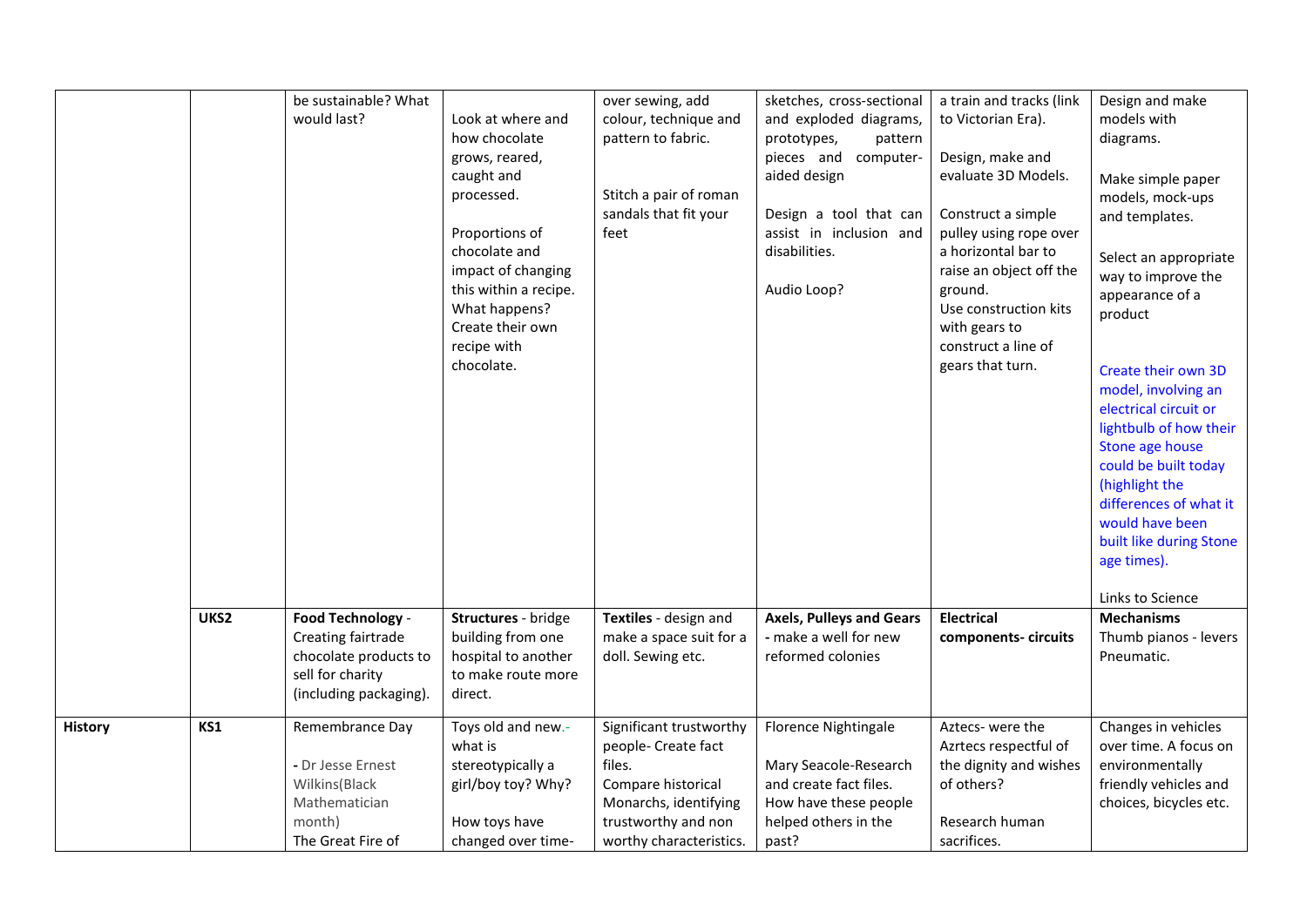|      | London                       | Look at famous toy                               | Who was the most                                                                     | Compare these historical                                                                                                                        |                        |                           |
|------|------------------------------|--------------------------------------------------|--------------------------------------------------------------------------------------|-------------------------------------------------------------------------------------------------------------------------------------------------|------------------------|---------------------------|
|      | Rosa Parks                   | figures, Barbie etc.                             | trustworthy leader                                                                   | figures to nurses today?                                                                                                                        | Aztec seasonal         |                           |
|      |                              | How have they                                    | and why?                                                                             | Practises/equipment.                                                                                                                            | changes through        |                           |
|      |                              | become more                                      | Discuss how religion in                                                              |                                                                                                                                                 | religious beliefs-link |                           |
|      |                              | diverse over the                                 | England changed                                                                      |                                                                                                                                                 | to science. Compare    |                           |
|      |                              | years?                                           | during Henry VIII reign                                                              |                                                                                                                                                 | how scientists now     |                           |
|      |                              |                                                  | and why.                                                                             |                                                                                                                                                 | understand seasonal    |                           |
|      |                              | Martin Luther King-                              |                                                                                      |                                                                                                                                                 | changes through        |                           |
|      |                              | Human rights-see                                 |                                                                                      |                                                                                                                                                 | natural observations.  |                           |
|      |                              | above.                                           |                                                                                      |                                                                                                                                                 |                        |                           |
|      |                              |                                                  |                                                                                      |                                                                                                                                                 |                        |                           |
|      |                              |                                                  |                                                                                      |                                                                                                                                                 | Nelson Mandela         |                           |
|      |                              |                                                  |                                                                                      |                                                                                                                                                 |                        |                           |
|      |                              |                                                  |                                                                                      |                                                                                                                                                 | Marcus Rashford-how    |                           |
|      |                              |                                                  |                                                                                      |                                                                                                                                                 | have these people      |                           |
|      |                              |                                                  |                                                                                      |                                                                                                                                                 | been treated with      |                           |
|      |                              |                                                  |                                                                                      |                                                                                                                                                 | dignity and respect?   |                           |
|      |                              |                                                  |                                                                                      |                                                                                                                                                 | Do they demonstrate    |                           |
|      |                              |                                                  |                                                                                      |                                                                                                                                                 | respect for others?    |                           |
|      |                              |                                                  |                                                                                      |                                                                                                                                                 | How?-link to Rights    |                           |
|      |                              |                                                  |                                                                                      |                                                                                                                                                 | Respecting.            |                           |
|      | <b>Key Stage 2</b>           |                                                  |                                                                                      |                                                                                                                                                 |                        |                           |
|      |                              | • Changes in the Stone Age to the Iron Age       |                                                                                      |                                                                                                                                                 |                        |                           |
|      |                              | • The Roman Empire and its impact on Britain     |                                                                                      |                                                                                                                                                 |                        |                           |
|      |                              | • Britain's settlement by Anglo Saxons and Scots |                                                                                      |                                                                                                                                                 |                        |                           |
|      |                              |                                                  |                                                                                      | . Viking and Anglo-Saxon struggle for the Kingdom of England to the time of Edward the Confessor                                                |                        |                           |
|      | • A local history study      |                                                  |                                                                                      |                                                                                                                                                 |                        |                           |
|      |                              |                                                  |                                                                                      | • A study of an aspect or theme in British history that extends pupils' chronological knowledge beyond 1066                                     |                        |                           |
|      |                              |                                                  |                                                                                      | • The achievements of the earliest civilizations - an overview of where and when the first civilizations appeared and a depth study of one of   |                        |                           |
|      |                              |                                                  |                                                                                      | the following: Ancient Sumer; The Indus Valley; Ancient Egypt; The Shang Dynasty of Ancient China                                               |                        |                           |
|      |                              |                                                  |                                                                                      | • Ancient Greece - a study of Greek life and achievements and their influence on the western world                                              |                        |                           |
|      |                              |                                                  |                                                                                      | • A non-European society that provides contrasts with British history - one study chosen from: early Islamic civilization, including a study of |                        |                           |
|      |                              |                                                  | Baghdad c. AD 900; Mayan civilization c. AD 900; Benin (West Africa) c. AD 900-1300. |                                                                                                                                                 |                        |                           |
|      |                              |                                                  |                                                                                      |                                                                                                                                                 |                        |                           |
| LKS2 |                              | A non-European                                   | <b>The Roman Empire</b>                                                              | <b>A local History Study</b>                                                                                                                    | A study of an aspect   | <b>Changes in Britain</b> |
|      | <b>A local History Study</b> | society that                                     | and its impact on                                                                    |                                                                                                                                                 | or theme in British    | from the Stone Age        |
|      | An in depth study            | provides contrasts                               | <b>Britain</b>                                                                       | Are there sources of                                                                                                                            | history that extends   | to the Iron Age           |
|      | linked to Anglo              | with British history                             |                                                                                      | 'Wonder' in our                                                                                                                                 | pupils' chronological  |                           |
|      |                              | <b>ANCIENT MAYA</b>                              | Roman Society, Gods                                                                  | community?                                                                                                                                      |                        | -pre history              |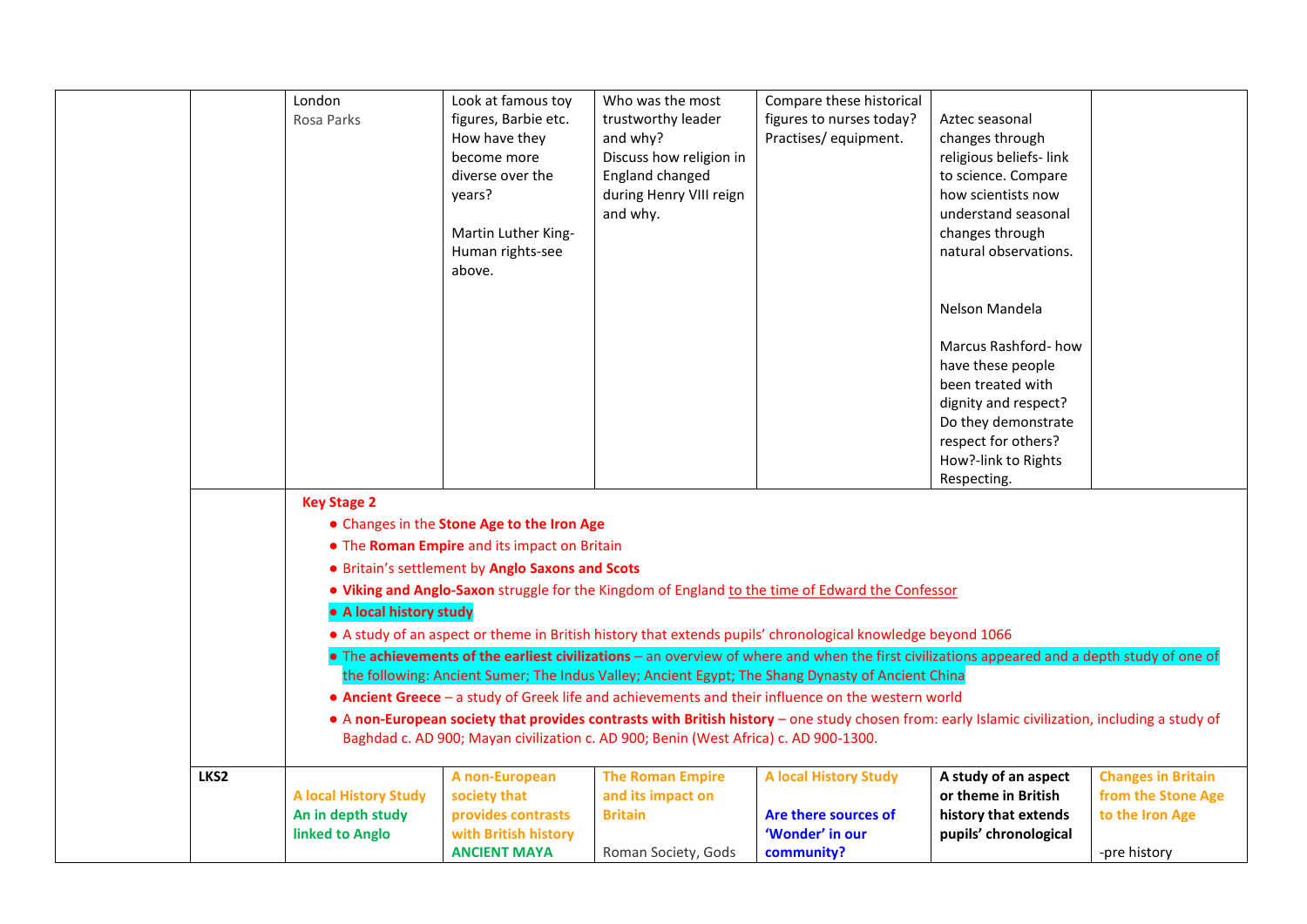|  | <b>Saxons - how</b>          | <b>Explore the look of a</b> |                        |                           | knowledge beyond             | -how archaeologists          |
|--|------------------------------|------------------------------|------------------------|---------------------------|------------------------------|------------------------------|
|  | settlements grew.            | <b>Mayan and how</b>         | How did the Roman      | eg Investigate Tim        | 1066                         | -skara brae                  |
|  |                              | they may be judged.          | army help expand the   | Berniers-Lee (his ideas   | (The Victorians)             | -palaeolithic,               |
|  | <b>Study of an aspect or</b> | Go on to discover            | Roman empire?          | described the World       |                              | mesolithic & neolithic       |
|  | theme in British             | more about them.             |                        | wide web)?                | Who are the                  | periods                      |
|  | <b>History that extends</b>  | <b>Mayan day at school</b>   | -roman invasion of     |                           | Victorians?                  | -how did stone age           |
|  | pupils' knowledge            | (forest etc).                | <b>Britain</b>         | GOSH                      | where are they on a          | people survive, what         |
|  | <b>beyond 1066.</b>          | Achievements of the          | -Boudicca's rebellion  | Local Hospices?           | timeline?                    | did they do                  |
|  | <b>For example: Change</b>   | Mayan civilization           | -Battle of Colchester  | <b>Barnet Hospital</b>    |                              | -stonehenge                  |
|  | in an aspect of social       | where did the                |                        |                           | <b>British empire</b>        | -Amesbury Archer             |
|  | history - e.g. look at       | mayans live                  | Roman gladiators       | Saracens RFC outreach     |                              | -Bronze Age                  |
|  | changes over time            | explore                      |                        |                           | workhouses                   | -Iron Age                    |
|  | such as how                  | mesoamerica                  | The Roman Army was     | <b>Disability Support</b> |                              | -Celts                       |
|  | settlements or               | spanish conquest of          | disciplined and        | groups                    | role of children             |                              |
|  | community grow;              | the Maya                     | effective.             |                           |                              | <b>British settlement by</b> |
|  | law and order                | identify rulers and          | -How was it            |                           | Similarities/difference      | <b>Anglo Saxons and</b>      |
|  |                              | responsibilities             | organized? Why did so  |                           | s between victorian          | <b>Scots</b>                 |
|  |                              | look at the Maya             | many britons join      |                           | times and modern             |                              |
|  |                              | lifestyles                   | roman army?            |                           | times                        |                              |
|  |                              | Maya ruins                   |                        |                           |                              | <b>Viking and Anglo-</b>     |
|  |                              | Mayan gods and               | Roman buildings and    |                           | entertainment /              | Saxon struggle for           |
|  |                              | religion                     | engineering - study    |                           | leisure time                 | the Kingdom of               |
|  |                              | daily life for               | roman roads, buildings |                           |                              | England to the time          |
|  |                              | maya/calendars               | and aqueducts. How     |                           | railways                     | of Edward the                |
|  |                              | mayan writing                | did Romans provide     |                           |                              | Confessor                    |
|  |                              | (glyphs)                     | enough water for their |                           | inventions                   |                              |
|  |                              | Mayan art                    | towns and cities?      |                           | Great Exhibition of          | Looking at the living        |
|  |                              |                              |                        |                           | 1851                         | conditions of children       |
|  |                              |                              | Roman legacy - , study |                           |                              | and adults at that           |
|  |                              |                              | cities, rule of law,,  |                           | impact of the                | time and how we              |
|  |                              |                              | numerals and the       |                           | <b>Industrial Revolution</b> | have developed.              |
|  |                              |                              | calendar, how many     |                           |                              |                              |
|  |                              |                              | aspects of modern life |                           | medical                      | What did the Anglo           |
|  |                              |                              | can be traced back to  |                           | developments - how           | Saxons believe in            |
|  |                              |                              | the romans.            |                           | disease spread and           | after 596 ad?                |
|  |                              |                              |                        |                           | how it is prevented          | What laws were               |
|  |                              |                              |                        |                           |                              | there at this time?          |
|  |                              |                              |                        |                           | research victorian           | What was life like for       |
|  |                              |                              |                        |                           | scientist                    | women in Anglo               |
|  |                              |                              |                        |                           |                              | saxon england?               |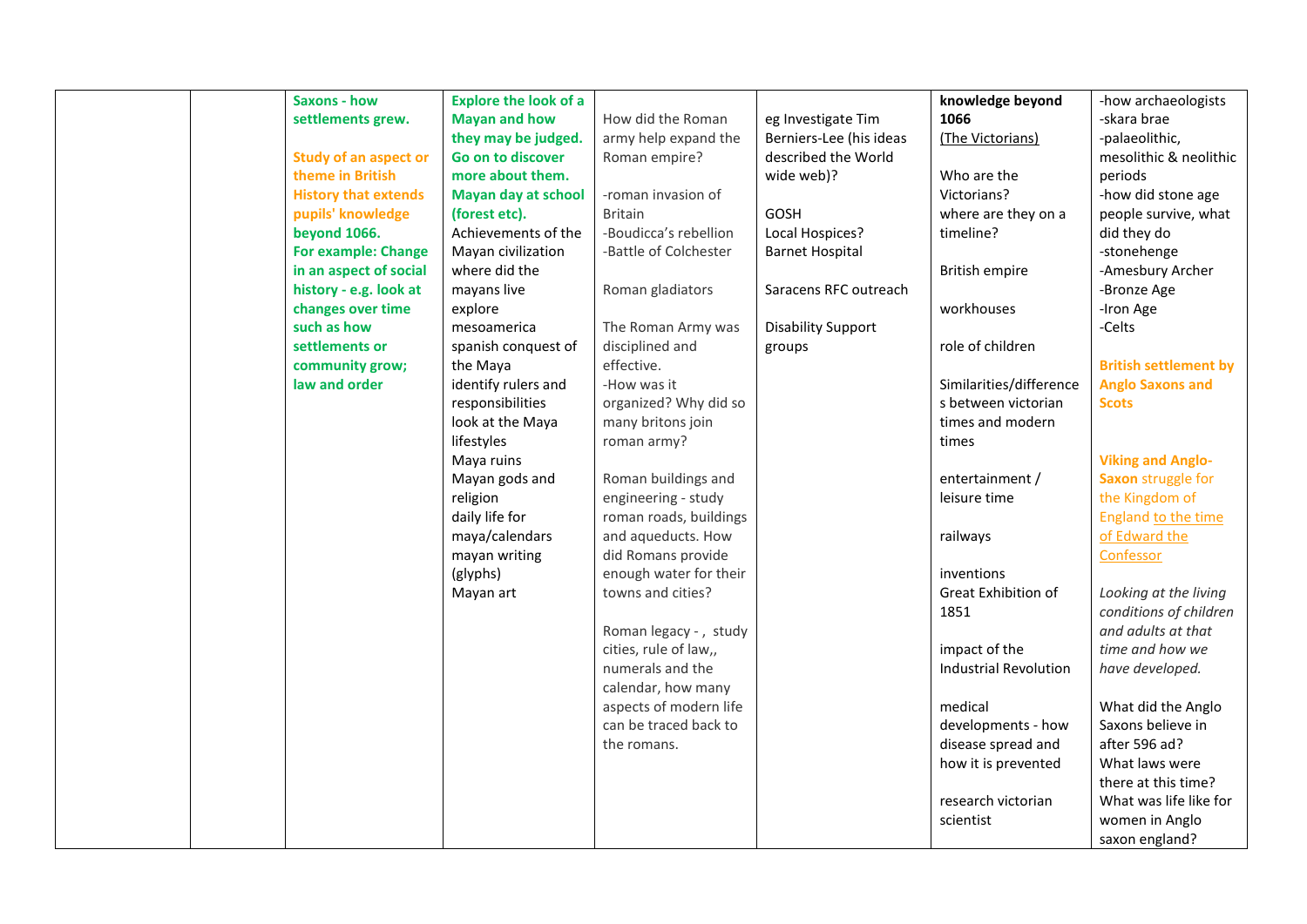|      |                        |                             |                         |                                               | hospital / hygiene<br>developments     | What was life like for<br>children in AS<br>england?<br>What can we learn<br>from life in As<br>england? |
|------|------------------------|-----------------------------|-------------------------|-----------------------------------------------|----------------------------------------|----------------------------------------------------------------------------------------------------------|
| UKS2 |                        |                             |                         |                                               |                                        |                                                                                                          |
|      | Studying different     | <b>A Local History</b>      | <b>Ancient Greece</b>   | A study of an aspect or                       | A study of an aspect                   | A non-European                                                                                           |
|      | ancient civilisations. | study - (In depth           |                         | theme in British history                      | or theme in British                    | society that provides                                                                                    |
|      | Focussing on Incas.    | study over a period         | Finding out about the   | that extends pupils'                          | history that extends                   | contrasts with British                                                                                   |
|      | Why were they          | of time, post 1066)         | past (Enquiry)          | chronological knowledge                       | pupils' chronological                  | $history - one study$                                                                                    |
|      | successful?            |                             | (Chronology) - wider    | beyond 1066                                   | knowledge beyond                       | chosen from: early                                                                                       |
|      | Why weren't they       | <b>Finding out about</b>    | range of periods        |                                               | 1066                                   | Islamic civilization,                                                                                    |
|      | successful? Compare    | the past (Enquiry)          | studied with greater    | <b>British Empire &amp;</b>                   |                                        | including a study of                                                                                     |
|      | and contrast.          |                             | complexity.             | colonialism                                   | Local history-London                   | Baghdad c. AD 900;                                                                                       |
|      | Organise on timeline.  | Chronology                  |                         | <b>Slave trade</b>                            | tube stations/Blitz                    | Mayan civilization c.                                                                                    |
|      |                        |                             | Lifestyles of People in |                                               |                                        | AD 900; Benin (West                                                                                      |
|      |                        | <b>Historical events -</b>  | the Past                | (Windrush)                                    | <b>WWII</b>                            | Africa) c. AD 900-                                                                                       |
|      |                        | compare & contrast          |                         |                                               |                                        | 1300.                                                                                                    |
|      |                        |                             | How do we know          | https://schoolshistory.or                     | Why did children have                  |                                                                                                          |
|      |                        | <b>Lifestyles of People</b> | about Ancient Greece?   | g.uk/topics/british-                          | to be evacuated?                       |                                                                                                          |
|      |                        | in the Past (evaluate       |                         | empire/questions-                             |                                        | <b>Benin</b>                                                                                             |
|      |                        | impact/effect of            |                         | about-the-british-                            | What happened to                       | https://www.keystag                                                                                      |
|      |                        | change between              | Can we thank the        | empire/                                       | children in countries                  | ehistory.co.uk/keysta                                                                                    |
|      |                        | periods in the past,        | Ancient Greeks for      |                                               | other than Britain?                    | ge-2/primary-history-                                                                                    |
|      |                        | cause and                   | anything in our lives   |                                               |                                        | teaching-benin/                                                                                          |
|      |                        | consequence,<br>primary and | today?                  | Which countries make<br>up the British Empire | What caused WW2?<br>How did the people | What sort of place                                                                                       |
|      |                        | secondary sources)          | Astronomy - how were    | then and now?                                 | and events at                          | was Benin 500-1000                                                                                       |
|      |                        |                             | the ancient Greeks      |                                               | <b>Bletchley Park help</b>             | years ago?                                                                                               |
|      |                        |                             | views on Earth and      | Was the British Empire                        | win the war?                           | What can we tell                                                                                         |
|      |                        | Medical research            | Space formed.           | positive or negative?                         |                                        | about Benin society                                                                                      |
|      |                        | <b>Building</b>             |                         |                                               | (Windrush)                             | from images and                                                                                          |
|      |                        | Medical                     | Enquiry: Using a range  | How was the empire                            |                                        | artifacts?                                                                                               |
|      |                        | developments in             | of sources & analysing  | controlled?                                   |                                        |                                                                                                          |
|      |                        | London                      | Evidence (primary and   |                                               |                                        |                                                                                                          |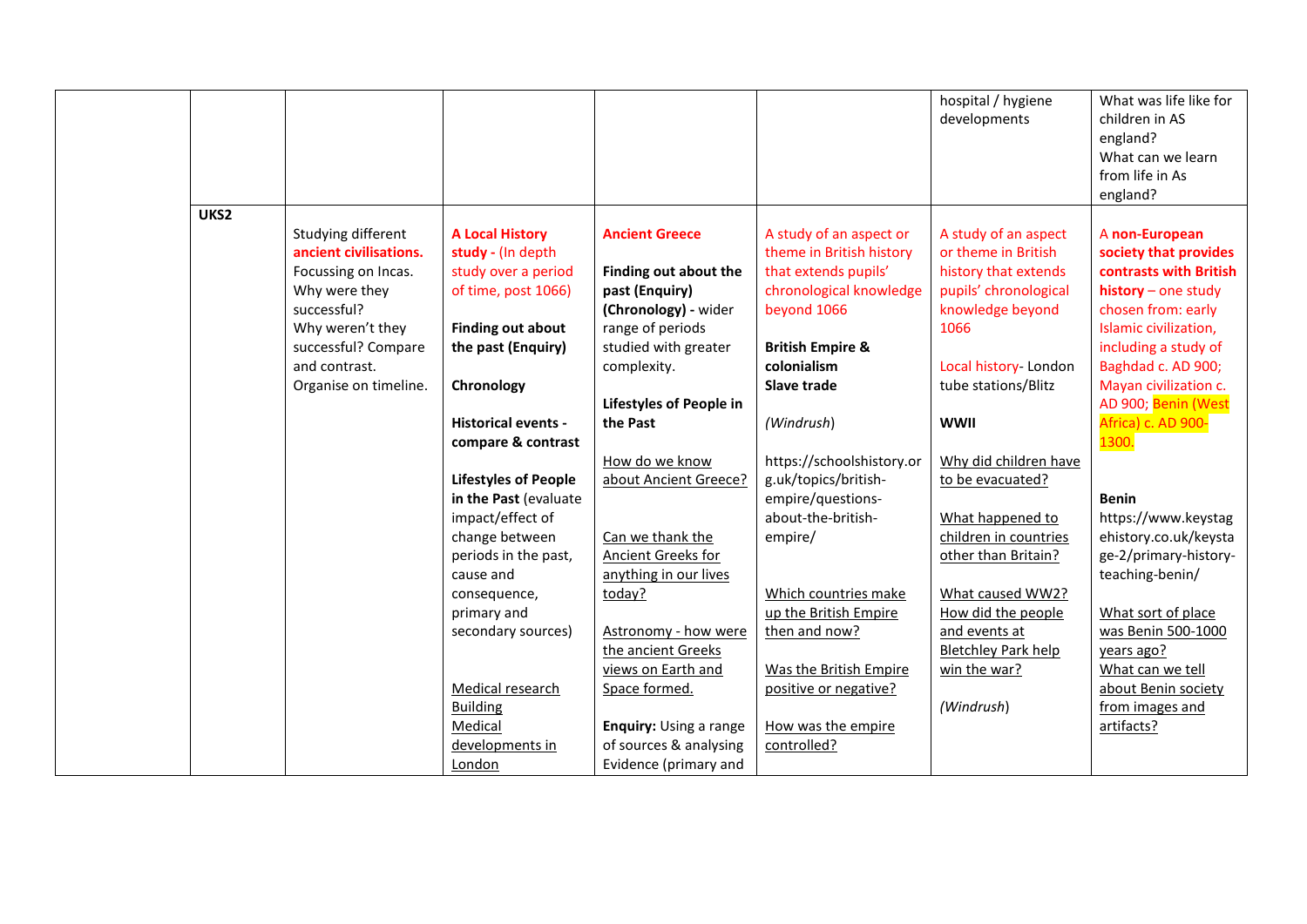|           |      |                                                                                                                                                                     | Organ donation over<br>time - first ones etc?<br>History of transport<br>development                                                                                                                                                                                                                                                                     | secondary sources) to<br>respond to or support<br>arguments /<br>conclusions.                                                                                                                                                                                              | What are the key events<br>of the slave trade?                                                                                                                                                                                                                                                 |                                                                                                                                                                                                                 | Why did the<br>Victorians get<br>involved in Benin?                                                                                                                                                  |
|-----------|------|---------------------------------------------------------------------------------------------------------------------------------------------------------------------|----------------------------------------------------------------------------------------------------------------------------------------------------------------------------------------------------------------------------------------------------------------------------------------------------------------------------------------------------------|----------------------------------------------------------------------------------------------------------------------------------------------------------------------------------------------------------------------------------------------------------------------------|------------------------------------------------------------------------------------------------------------------------------------------------------------------------------------------------------------------------------------------------------------------------------------------------|-----------------------------------------------------------------------------------------------------------------------------------------------------------------------------------------------------------------|------------------------------------------------------------------------------------------------------------------------------------------------------------------------------------------------------|
| Geography | KS1  | Our Local Area<br>To identify key<br>physical features of<br>where we live.<br>Create maps of our<br>school and local area.<br><b>Identify local</b><br>landmarks.  | Identify the 7<br>continents of the<br>world and locate<br>them on a map-<br>where are the<br>majority of toys<br>made?<br>What is the working<br>life for people in<br>these countries like?<br>Fair treatment?<br>Identify the 5 Oceans<br>and locate them on a<br>map.<br>-How do toys travel<br>from country of<br>origin to receiving<br>countries. | Fairtrade-<br>Can we trust how our<br>products are sourced<br>and produced?<br>Look at deforestation<br>and the impact it is<br>having on the<br>rainforests.<br>Look at Rainforests/<br>maps/countries and<br>continents.<br>Indeigenous people of<br>the Amazon-research | Create maps to identify<br>and locate local<br>hospitals, surgery<br>dentists, post offices and<br>fire service stations in<br>our local area.<br>Use a compass to give<br>directions to our school<br>grounds, identify the<br>medical<br>room/office/head<br>teacher's office. (ICT<br>link) | <b>Geographical Enquiry:</b><br>(Links to Aztecs)<br>-Where is Mexico?<br>Countries/<br>continents/oceans.<br>-What is the capital<br>city of Mexico?<br>-compare the capital<br>cities of Mexico and<br>the UK | Research the effects<br>of pollution/litter on<br>our local<br>environment.<br>Compare<br>geographical<br>locations and the<br>impact of human<br>behaviour.                                         |
|           | LKS2 | <b>Map Skills</b><br><b>Locational and Place</b><br><b>Knowledge:</b><br><b>Settlements</b><br>Links to anglo-saxons,<br>where and why they<br>chose to live there. | <b>Sustainability</b><br>Chocolate and<br>sustainability and<br>where it travels in<br>the world.<br>Look at where the<br>Mayans are in the<br>world (map work<br>skills).                                                                                                                                                                               | <b>Map Skills</b><br>Locate regular use of<br>atlases and maps.ate<br>countries / capitals<br>around the world on a<br>map.<br><b>Locate countries</b><br>around the world and<br>continents.                                                                              | <b>Geographical Enquiry, &amp;</b><br><b>Fieldwork</b><br>Link to local history<br>study. What would St<br>Vincent's need to be<br>more inclusive for a<br>wide range of people<br>including those with<br>disabilities?                                                                       | <b>British Empire:</b><br>What was it, how big<br>was it, why did it<br>become so big?<br>Where did the<br>Victorians go?                                                                                       | <b>Human &amp; Physical</b><br>Geography<br>physical geography,<br>including:<br>- mountains = how<br>formed, different<br>types.<br>-name and locate<br>mountain in the UK<br>- features of a river |
|           |      |                                                                                                                                                                     |                                                                                                                                                                                                                                                                                                                                                          |                                                                                                                                                                                                                                                                            |                                                                                                                                                                                                                                                                                                | Map - countries                                                                                                                                                                                                 |                                                                                                                                                                                                      |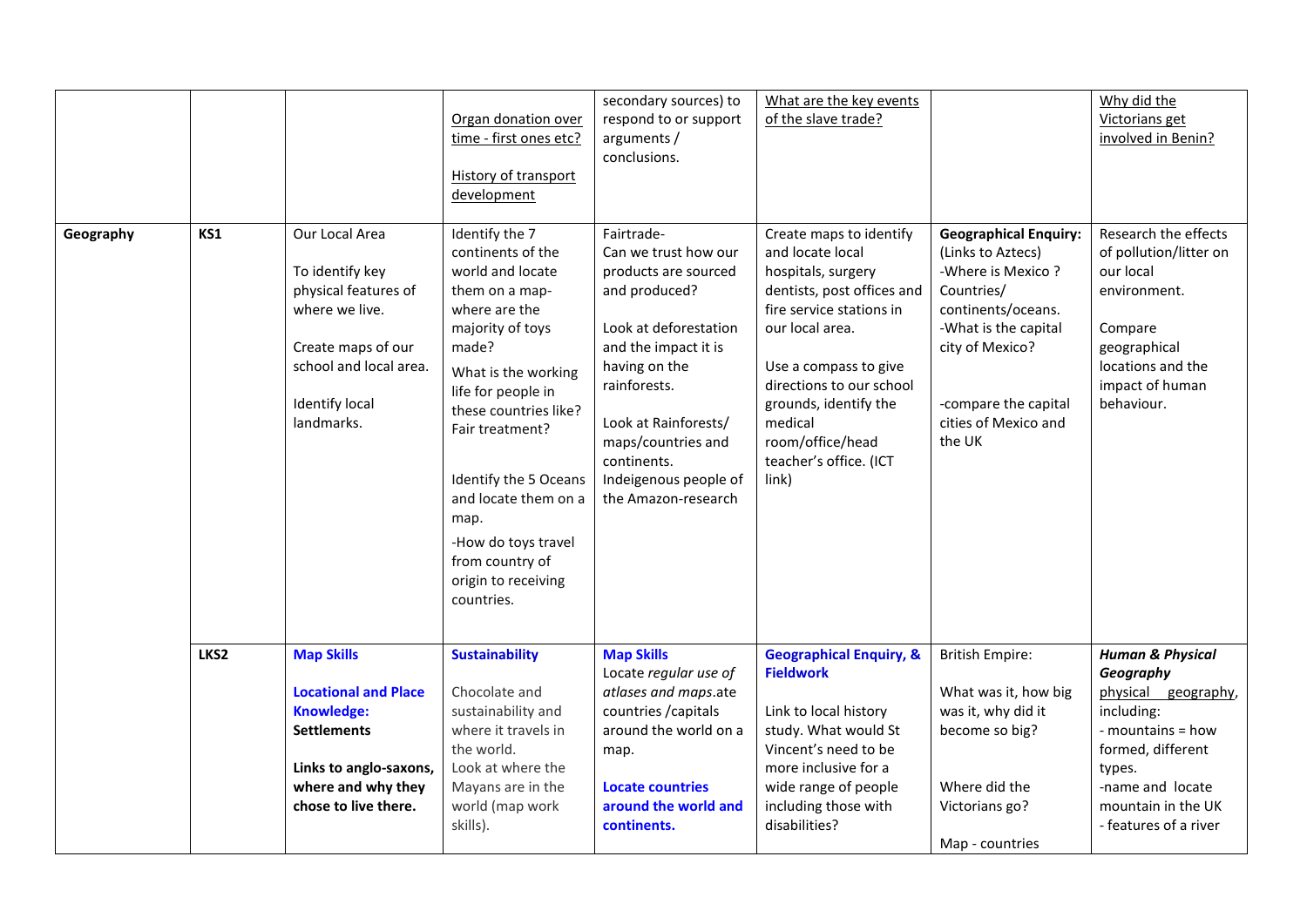| What are the needs of  | <b>Geographical Enquiry:</b> | -Map for blind or visual    | <b>Trade links</b> | - famous rivers          |
|------------------------|------------------------------|-----------------------------|--------------------|--------------------------|
| early settlers?        | explore some well            | difficulties person         |                    | around the world.        |
| Why did they choose    | chosen locations or          | -audio/video to locate      |                    | - to learn about         |
| a site for settlement? | regions in depth.            | school site or how to get   |                    | natural disasters;       |
| Maps symbols           |                              | her from nearest            |                    | - extreme                |
| how are settlements    |                              | tube/bus station            |                    | weather/climates         |
| connected:             |                              |                             |                    | - what is a volcano,     |
| village settlement     |                              | <b>Locational and Place</b> |                    | structure & different    |
| influences             |                              | Knowledge: reinforce        |                    | types of volcanoes,      |
|                        | -Where is Rome?              | their sense of place/       |                    | - structure of the       |
|                        | -make maps to show           | locational knowledge:       |                    | earth                    |
|                        | the expansion of the         | UK countries & capital      |                    | - place them on a        |
|                        | roman empire                 | cities, build knowledge     |                    | map                      |
|                        | -compare the capital         | of different places,        |                    | - effects of a volcanic  |
|                        | cities of Italy and the      | names of the world's 7      |                    | eruption on the          |
|                        | UK                           | continents and 5 oceans     |                    | environment.             |
|                        | -map out where               |                             |                    | - the water cycle.       |
|                        | romans built roads in        | -where is wonder set?       |                    |                          |
|                        | the uk                       | distance from uk to         |                    | human geography,         |
|                        | -make a tourist guide        | location                    |                    | - types of settlement    |
|                        | to Hadrian's wall or         | - make a map to show        |                    | and land use,            |
|                        | another roman site           | where the UN is             |                    | -trade links, of natural |
|                        |                              | located? include            |                    | including<br>resources   |
|                        |                              | countries signed up?        |                    | food,<br>energy,         |
|                        |                              | - compare Where the         |                    | minerals and water       |
|                        |                              | UN work? Why do we          |                    |                          |
|                        |                              | need them?                  |                    | impact of technology,    |
|                        |                              |                             |                    | development and          |
|                        |                              |                             |                    | humans on our            |
|                        |                              |                             |                    | environment = use of     |
|                        |                              |                             |                    | rivers, river pollution, |
|                        |                              |                             |                    | cause and effects,       |
|                        |                              |                             |                    |                          |
|                        |                              |                             |                    | disaster relief,         |
|                        |                              |                             |                    | climate change           |
|                        |                              |                             |                    | carbon footprint         |
|                        |                              |                             |                    | sustainability.          |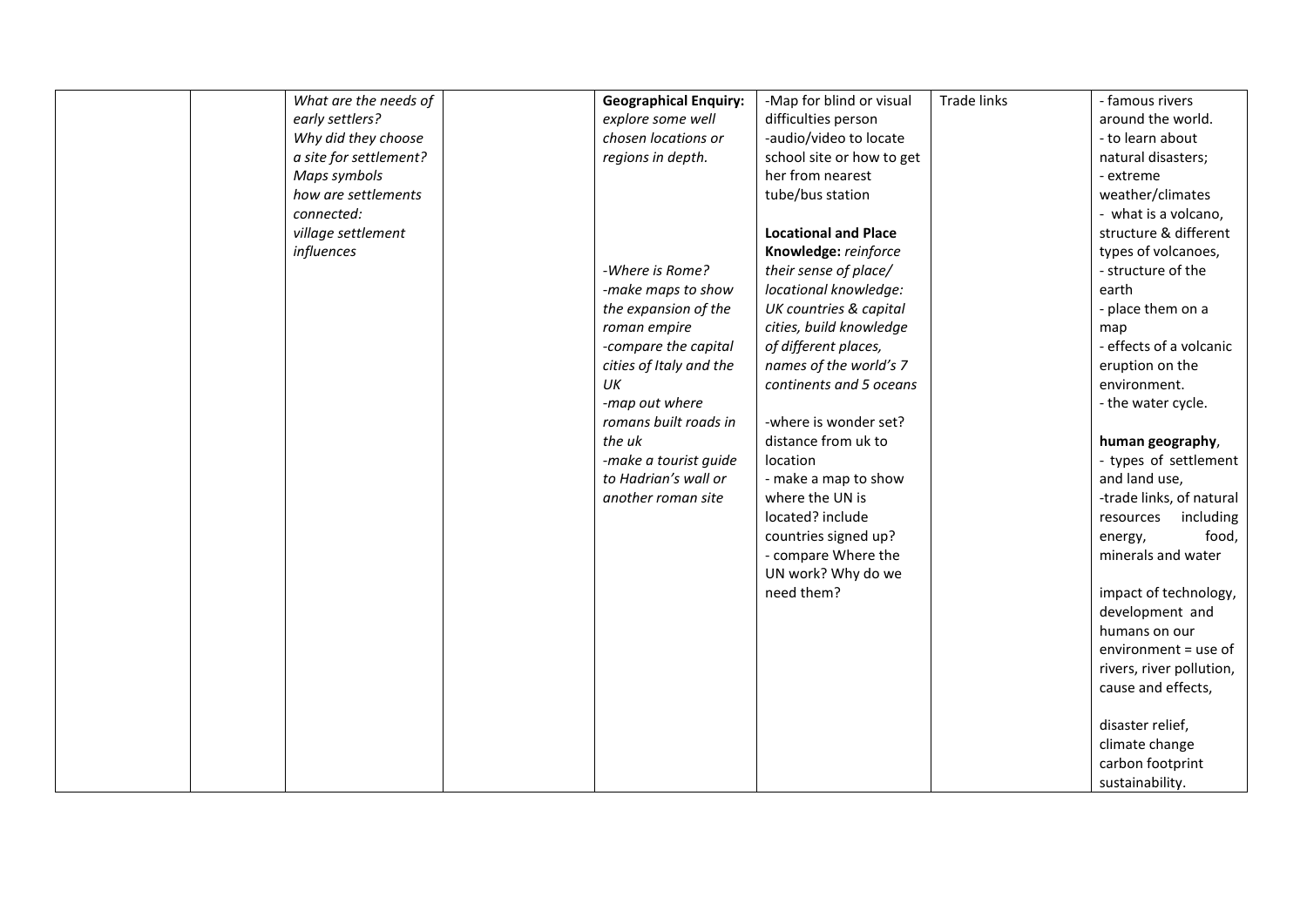|     | UKS2 | <b>Map Skills</b>                | Geographical                | <b>Locational and Place</b> | <b>Geographical Skills</b>      | <b>Locational and place</b> | <b>Human and Physical</b> |
|-----|------|----------------------------------|-----------------------------|-----------------------------|---------------------------------|-----------------------------|---------------------------|
|     |      |                                  | Enquiry skills /            | Knowledge:                  | <b>British Empire countries</b> | knowledge                   | Describe key aspects      |
|     |      | <b>Geographical Skills &amp;</b> | Fieldwork - regular         | geology, topography,        | around the world                | Locate countries            | of Benin/ West Africa     |
|     |      | Fieldwork - regular              | use of atlases and          | in depth study of           |                                 | involved in WW2 on          | Compare with UK.          |
|     |      | use of atlases,                  | maps.                       | chosen location or          | Slave Trade countries           | map                         | -Types of settlement      |
|     |      | Ordnance Survey                  |                             | region(s)                   |                                 |                             | and land use,             |
|     |      | maps; measure,                   | <b>Locational and Place</b> | in depth study of a few     | <b>Human and Physical</b>       | Focus on Britain in the     | - economic activity       |
|     |      | record and present               | Knowledge: human            | chosen locations,           | What was the impact of          | war - ports $/$             | including trade links,    |
|     |      | findings -                       | and physical                | geographical                | colonialism?                    | evacuation / RAF /          | - distribution of         |
|     |      | human/physical                   | processes, land use,        | similarities and            |                                 | transport links             | natural resources         |
|     |      | features in the local            | trade links, natural        | differences in              |                                 |                             |                           |
|     |      | area (i.e. sketches,             | resources (energy,          | human/physical              |                                 | Physical / human            | Begin with focus on       |
|     |      | plans, graphs).                  | food, minerals) and         | geography of a region       |                                 | geography of UK             | early civilisation then   |
|     |      |                                  | their distribution          | of UK, in a European        |                                 |                             | move to present day       |
|     |      | Sustainability                   |                             | country and a region        |                                 | Compare to response         | before expanding to       |
|     |      |                                  |                             | within North/South          |                                 | in other countries -        | Africa in general.        |
|     |      | Sustainable living:              | Maps of London              | America.                    |                                 |                             |                           |
|     |      | How can we live more             | Locate hospitals etc.       | (https://teachers.then      |                                 | German children?            |                           |
|     |      | sustainably?                     | Transport heart from        | ational.academy/units       |                                 | Jewish children?            |                           |
|     |      | study of a region in             | x to y using cost           | /building-locational-       |                                 |                             |                           |
|     |      | South America)                   | effective and direct        | knowledge-europe-           |                                 |                             |                           |
|     |      | <b>CASE STUDY: Brazil</b>        | routes.                     | 0322)                       |                                 |                             |                           |
|     |      |                                  |                             |                             |                                 |                             |                           |
|     |      | What makes Brazil                |                             | Life in Greece              |                                 |                             |                           |
|     |      | distinctive?                     |                             |                             |                                 |                             |                           |
|     |      | (study of a region in            |                             |                             |                                 |                             |                           |
|     |      | South America)                   |                             |                             |                                 |                             |                           |
|     |      |                                  |                             |                             |                                 |                             |                           |
|     |      | Ordnance survey                  |                             |                             |                                 |                             |                           |
|     |      | maps                             |                             |                             |                                 |                             |                           |
| Art | KS1  | Collage -                        | 3D Modelling -              | Printing                    | <b>Drawing</b>                  | <b>Textiles</b>             | <b>Painting</b>           |
|     |      | Using newspaper and              | Clay, shape and             |                             |                                 |                             |                           |
|     |      | other coloured paper             | mould to make               | Create simple               | Comparing artists-              | Aztec suns.                 | Create environmental      |
|     |      | to create a collage of           | turtles.                    | drawings based on           |                                 |                             | landscapes.               |
|     |      | self portraits                   |                             | Rainforests.                | Look at the architects.         | Geometric patterns.         |                           |
|     |      |                                  | <b>Drawing</b>              |                             | How have they helped            |                             |                           |
|     |      |                                  | Looking at line and         | Recreate patterns in        | the community?                  |                             |                           |
|     |      | <b>Carols in the Gallery</b>     | pattern.                    | the rainforests using       |                                 |                             |                           |
|     |      | Collage/painting/3D -            |                             | natural objects.            | Produce a landscape of a        |                             |                           |
|     |      | 3D dragons                       |                             |                             | significant local building.     |                             |                           |
|     |      |                                  |                             |                             |                                 |                             |                           |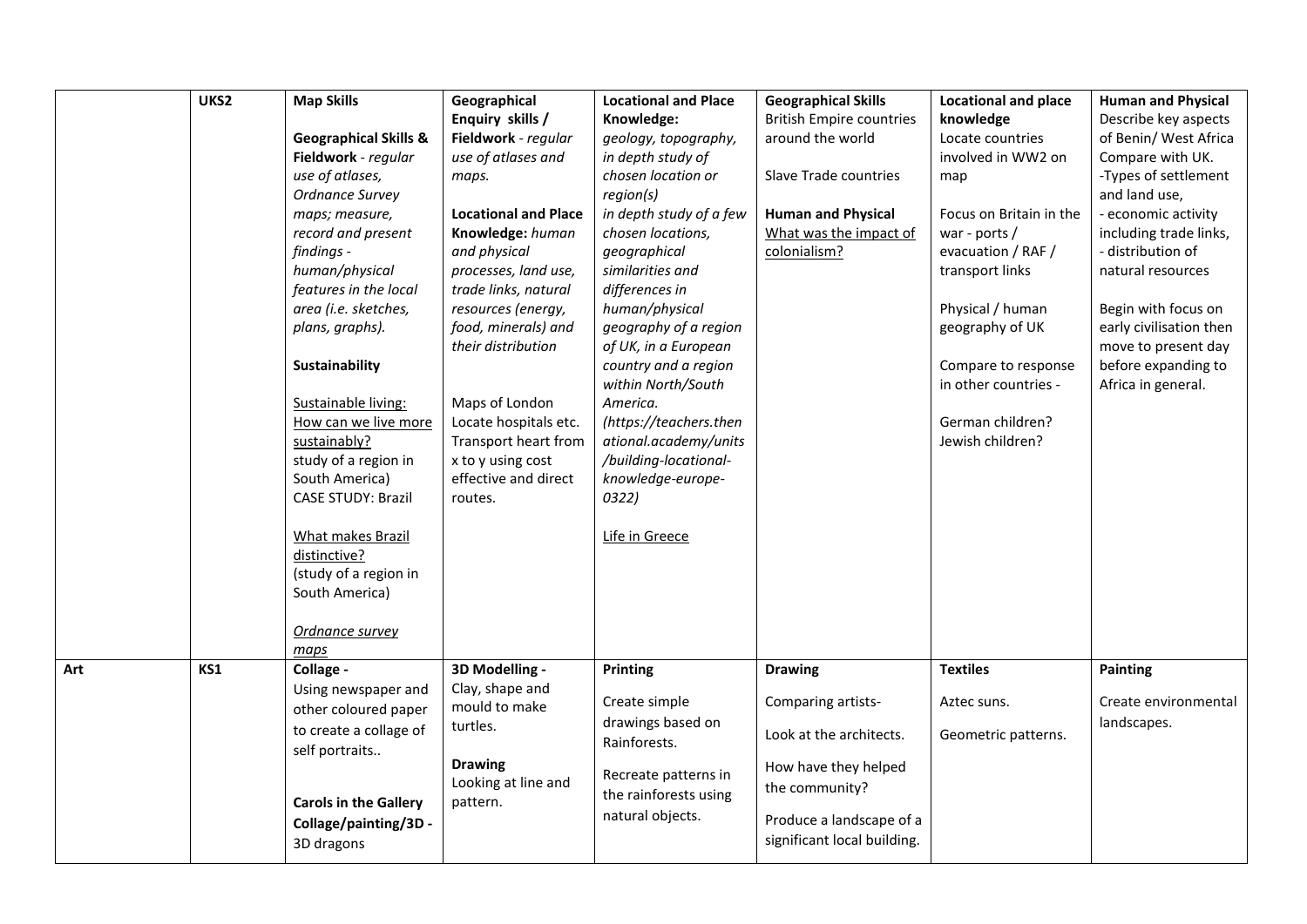| LKS2<br>UKS2 | African masks<br><b>Drawing</b><br>Drawing and painting<br>different plants.<br>Looking at the detail<br>of plants, using pencil<br>colours, felt tips and<br>pastels.<br><b>Carols in the Gallery</b><br><b>Painting</b><br>Looking at mixing and<br>blending colours to<br>create form.<br><b>Drawing</b> | <b>Collage</b><br>Looking at different<br>patterns < Links to<br>mayans.<br>Creating a tree using<br>different materials,<br>newspaper, tissue<br>paper, felt.<br>Scrunching, folding,<br>overlapping.<br><b>Textiles</b><br>Sewing their initials<br>using running stitch<br>and cross stitch.<br>Creating a design for<br>a puppet using<br>running stritch. Add<br>facial features using<br>felt.<br><b>Textiles</b> | <b>Drawing</b><br>Look at the work of<br>David Hockney.<br>Create a landscape<br>using the same colour<br>palette that he did.<br>Using pencil colours to<br>blend colours into<br>each other to create a<br>3D impression.<br>textiles/3d modelling<br>Link to Romans 0<br>children to create<br>mosaic.<br>Collage | Drawing/Investigating/<br>exploring<br>Designing, making and<br>evaluating self portraits<br>Children create a self-<br>portrait. Half of their<br>face will be what<br>everyone sees on the<br>outset and the other<br>half will be what<br>represents them on the<br>inside.<br>Make a range of<br>drawings in a<br>sketchbook to<br>record observations<br>in detail, adding<br>notes where<br>appropriate.<br><b>3D Modelling</b><br>Create a free standing<br>3D model using different<br>materials. Links with<br>science & DT<br>Investigating and | Painting/Investigating<br>/exploring<br>William Morris, Art,<br>patterns, wall papers.<br>To learn about great<br>artists, architects and<br>designers in history.<br>Develop some<br>understanding of how<br>artists, designers and<br>craft workers, from<br>different cultures and<br>historical periods,<br>develop, express and<br>represent their ideas.<br>Use a range of tools to<br>apply paint, and<br>create pattern.<br><b>Printing</b> | <b>3D Modelling</b><br>To learn and make<br>models related to<br>Pottery and<br>sculptures.<br>Talk about and<br>explore a range<br>of modelling<br>materials.<br>Shape and join clay to<br>make a thumb pot<br>using slip and impress<br>prints.<br>3D modelling |
|--------------|-------------------------------------------------------------------------------------------------------------------------------------------------------------------------------------------------------------------------------------------------------------------------------------------------------------|-------------------------------------------------------------------------------------------------------------------------------------------------------------------------------------------------------------------------------------------------------------------------------------------------------------------------------------------------------------------------------------------------------------------------|----------------------------------------------------------------------------------------------------------------------------------------------------------------------------------------------------------------------------------------------------------------------------------------------------------------------|-----------------------------------------------------------------------------------------------------------------------------------------------------------------------------------------------------------------------------------------------------------------------------------------------------------------------------------------------------------------------------------------------------------------------------------------------------------------------------------------------------------------------------------------------------------|-----------------------------------------------------------------------------------------------------------------------------------------------------------------------------------------------------------------------------------------------------------------------------------------------------------------------------------------------------------------------------------------------------------------------------------------------------|-------------------------------------------------------------------------------------------------------------------------------------------------------------------------------------------------------------------------------------------------------------------|
|              | Using a wide range of<br>techniques to create                                                                                                                                                                                                                                                               |                                                                                                                                                                                                                                                                                                                                                                                                                         | <b>Combining Materials</b>                                                                                                                                                                                                                                                                                           | exploring                                                                                                                                                                                                                                                                                                                                                                                                                                                                                                                                                 | Looking at the work of<br>Esher.                                                                                                                                                                                                                                                                                                                                                                                                                    | <b>Benin Bronzes</b>                                                                                                                                                                                                                                              |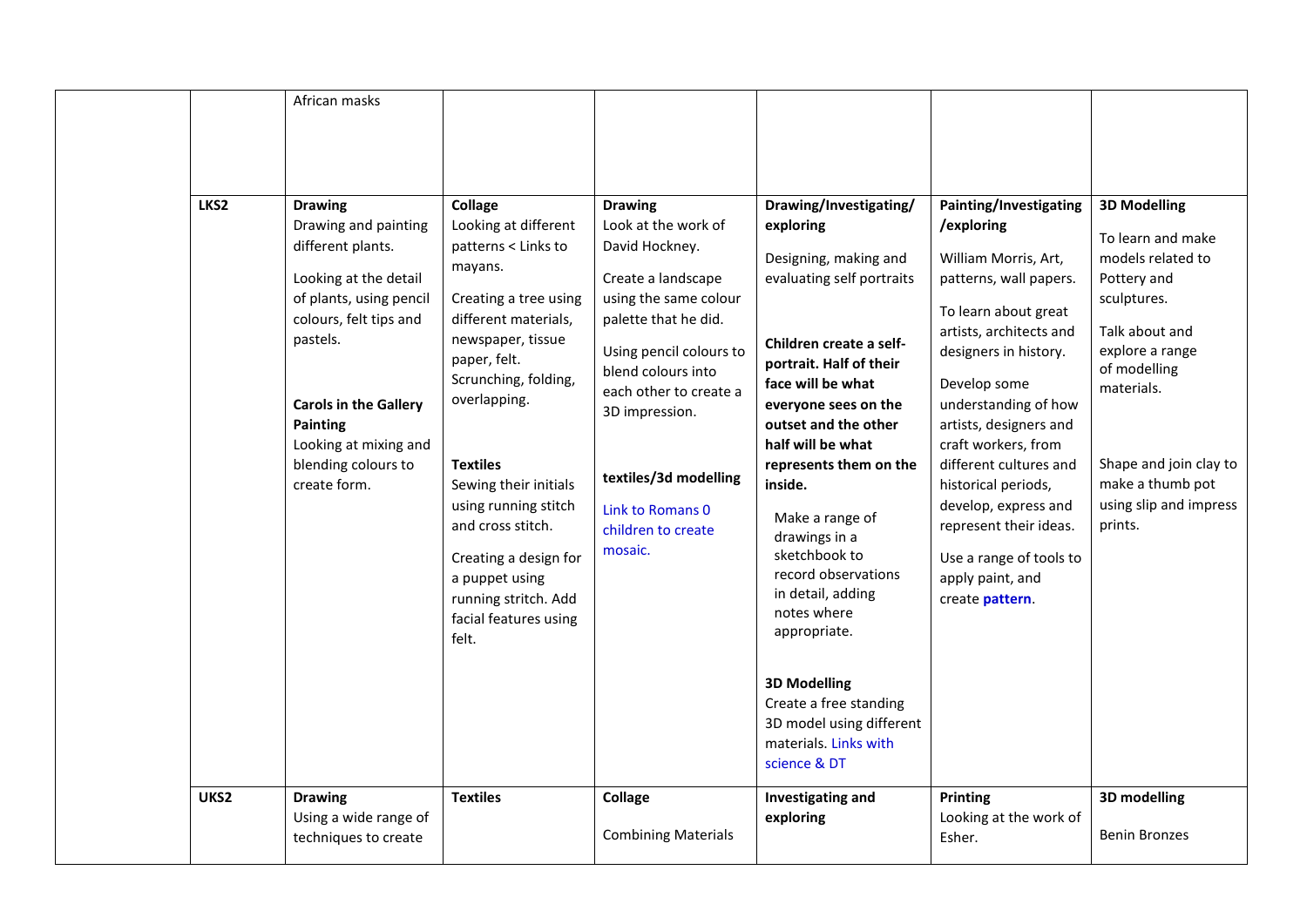|              |      | different effects.<br>Showing how to<br>represent texture,<br>form and line.<br><b>Animals from Amazon</b><br>- journals<br><b>Painting</b><br>Carols in the Gallery<br>Looking at blending<br>and mixing colours to<br>create form and<br>texture. | Working with textiles<br>using a variety of<br>materials.<br>Creating a circular<br>weave as part of a<br>collaborative display.<br>Recreate and use the<br>crafts of famous<br>craft artists.<br>Look at the work of<br><b>Wassily Kandinsky</b><br>for inspiration. | 3D modelling<br>Create a 3D space<br>rocket using recycling<br>materials.                                                                                                                  | Artists from different<br><b>British Empire</b><br><b>Drawing</b><br>Exploring charcoal.<br>smudging, cross-<br>hatching, blending.                                                                     | Complete complex<br>surface textures.<br>Make a multi-layered<br>block print.<br><b>Collage</b><br>Looking at the<br>abstract work of<br>Picasso.<br>Mix and combine a<br>range of materials to<br>create a collage of a<br>self portrait.<br>Magnify drawings of<br>the eyes, nose and<br>mouth. |                                                                                                                |
|--------------|------|-----------------------------------------------------------------------------------------------------------------------------------------------------------------------------------------------------------------------------------------------------|-----------------------------------------------------------------------------------------------------------------------------------------------------------------------------------------------------------------------------------------------------------------------|--------------------------------------------------------------------------------------------------------------------------------------------------------------------------------------------|---------------------------------------------------------------------------------------------------------------------------------------------------------------------------------------------------------|---------------------------------------------------------------------------------------------------------------------------------------------------------------------------------------------------------------------------------------------------------------------------------------------------|----------------------------------------------------------------------------------------------------------------|
| <b>Music</b> | KS1  | Performing - singing<br>familiar songs and<br>chants together, using<br>expression and in a<br>creative way.<br>-Learn from rhythmic<br>mistakes to be able to<br>copy a repeated<br>rhythm.                                                        | Composition -<br>Children to<br>represent sounds<br>with symbols using<br>pictures to inform<br>playing and<br>experimenting with<br>tuned and untuned<br>instruments.<br>Look at music<br>created by people<br>with disabilities.                                    | <b>Musical elements -</b><br>create long and short<br>sounds on<br>instruments.<br>Rainforest sounds/<br>natural instruments of<br>the rainforest.<br>Indeigenous people of<br>the Amazon. | Performing<br>singing familiar songs<br>and chants together,<br>using expressions and in<br>a creative way.<br>How do entertainers.<br>help society? Apply<br>these skills to<br>performance.(Nativity) | Composition -<br>children to represent<br>sounds with symbols<br>using pictures and<br>experiment playing a<br>musical rhythm based<br>on seasonal<br>changes.Links to<br>History/Geography.                                                                                                      | <b>Musical elements</b><br>Create long and short<br>sounds using natural<br>instruments.                       |
|              | LKS2 | Performing - singing<br>songs with increasing<br>expression.<br>James explores<br>singing in the book.<br>Use the words from                                                                                                                        | Composition -<br>represent sounds<br>and musical<br>direction with<br>symbols to create a<br>simple score (links to<br>Mayans as well)                                                                                                                                | <b>Musical elements -</b><br>compare and contrast<br>sounds according to<br>pitch, duration,<br>dynamics, tempo<br>(link this to Auggie and<br>hearing too).                               | Performing<br>Explore ways in which<br>sounds can be combined<br>and used expressively.                                                                                                                 | Composition /<br><b>Musical Elements</b>                                                                                                                                                                                                                                                          | <b>Musical Elements</b><br>Explore the effect of<br>silence.<br>Listen to, discuss and<br>analyse simple songs |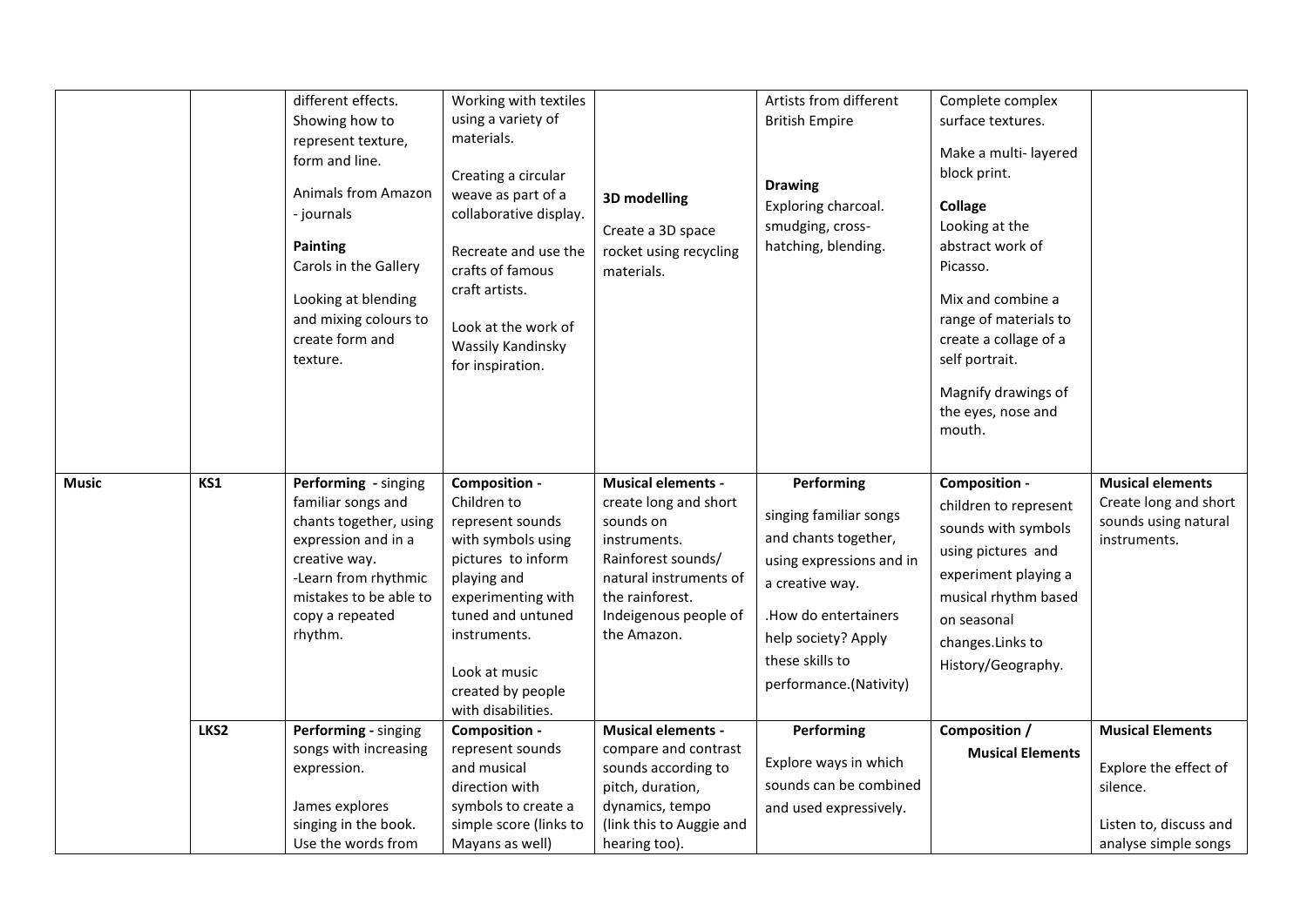|      | the book to sing using<br>their voices and<br>perform the song.                                                                                                                                                             | Songs of freedom/a<br>rap to Martin Luther<br>King's speech.                                                                                                                                                                                                                                                                                                                  |                                                                                                                                                                                                                                                                                                                                         | Explore a range of<br>musical genres.<br>Research traditional<br>music, genres or sounds<br>from a variety of UN<br>countries or regions.<br>-Investigate instruments<br>-As a class or in small<br>groups children learn<br>and then perform a<br>song?                                                                                                          | Improvise repeated<br>patterns and create<br>layers of sounds.<br>Recognise how<br>musical elements are<br>combined and used<br>expressively.<br><b>Famous Victorian</b><br>composers explored<br>in this topic.                                                        | with <b>verse</b> and<br>chorus, and Rondo.                                                                                                                                                                                                                                                                                                                    |
|------|-----------------------------------------------------------------------------------------------------------------------------------------------------------------------------------------------------------------------------|-------------------------------------------------------------------------------------------------------------------------------------------------------------------------------------------------------------------------------------------------------------------------------------------------------------------------------------------------------------------------------|-----------------------------------------------------------------------------------------------------------------------------------------------------------------------------------------------------------------------------------------------------------------------------------------------------------------------------------------|-------------------------------------------------------------------------------------------------------------------------------------------------------------------------------------------------------------------------------------------------------------------------------------------------------------------------------------------------------------------|-------------------------------------------------------------------------------------------------------------------------------------------------------------------------------------------------------------------------------------------------------------------------|----------------------------------------------------------------------------------------------------------------------------------------------------------------------------------------------------------------------------------------------------------------------------------------------------------------------------------------------------------------|
| UKS2 | Composition<br>Performing -<br>Elements - recognise<br>and reproducing<br>high/low, long/short,<br>loud/soft, fast/slow<br>sounds.<br>Establish a steady<br>beat.<br>Creating tribal style<br>music to play during<br>sale. | <b>Musical elements -</b><br>use notation<br>associated with<br>duration, e.g.<br>crochet-one beat,<br>minim-two beats,<br>quaver-half beat.<br>Looking at different<br>heart beats -<br>children / adults etc.<br>Speed.<br>Explore and use<br>simple eight note<br>scales, e.g. C to C<br>or five note<br>pentatonic scales.<br>Recognise<br>features such as<br>crescendo, | Performing - singing<br>Sing with<br>awareness of<br>dynamics, phrasing<br>and pitch control.<br>Maintain an<br>increasingly<br>complex part in an<br>ensemble or choral<br>group<br>Y6 Production<br>Compare, contrast<br>and combine a<br>range of musical<br>genre.<br><b>Musical Elements</b><br>Listen to, discuss<br>and analyse: | Performing - singing :<br>spiritual songs, work<br>songs<br>Composition - begin to<br>use musical notation<br>and devices, e.g.<br>melody, and rhythms to<br>create a score.<br>Slave Trade<br>https://flypaper.soundfl<br>y.com/discover/the-<br>lasting-legacy-of-the-<br>slave-trade-on-<br>american-music/<br>https://theconversation.<br>com/the-power-of-a- | Composition /<br><b>Musical Elements</b><br>different music to<br>represent the mood<br>(uplifting / sombre<br>etc)<br>Style of music from<br>WW2<br>https://www.bbc.co.<br>uk/teach/school-<br>radio/history-ks2-<br>world-war-2-clips-<br>ww2-songs-<br>index/zbg9gwx | Performing - singing<br>Sing with<br>awareness of<br>dynamics,<br>phrasing and pitch<br>control.<br>Maintain an<br>increasingly<br>complex part in an<br>ensemble or<br>choral group<br><b>Y6 Production</b><br>The Lion King?<br>Use musical notation<br>and devices, e.g.<br>melody, and<br>rhythms, chords and<br>structure, to create<br>an African score. |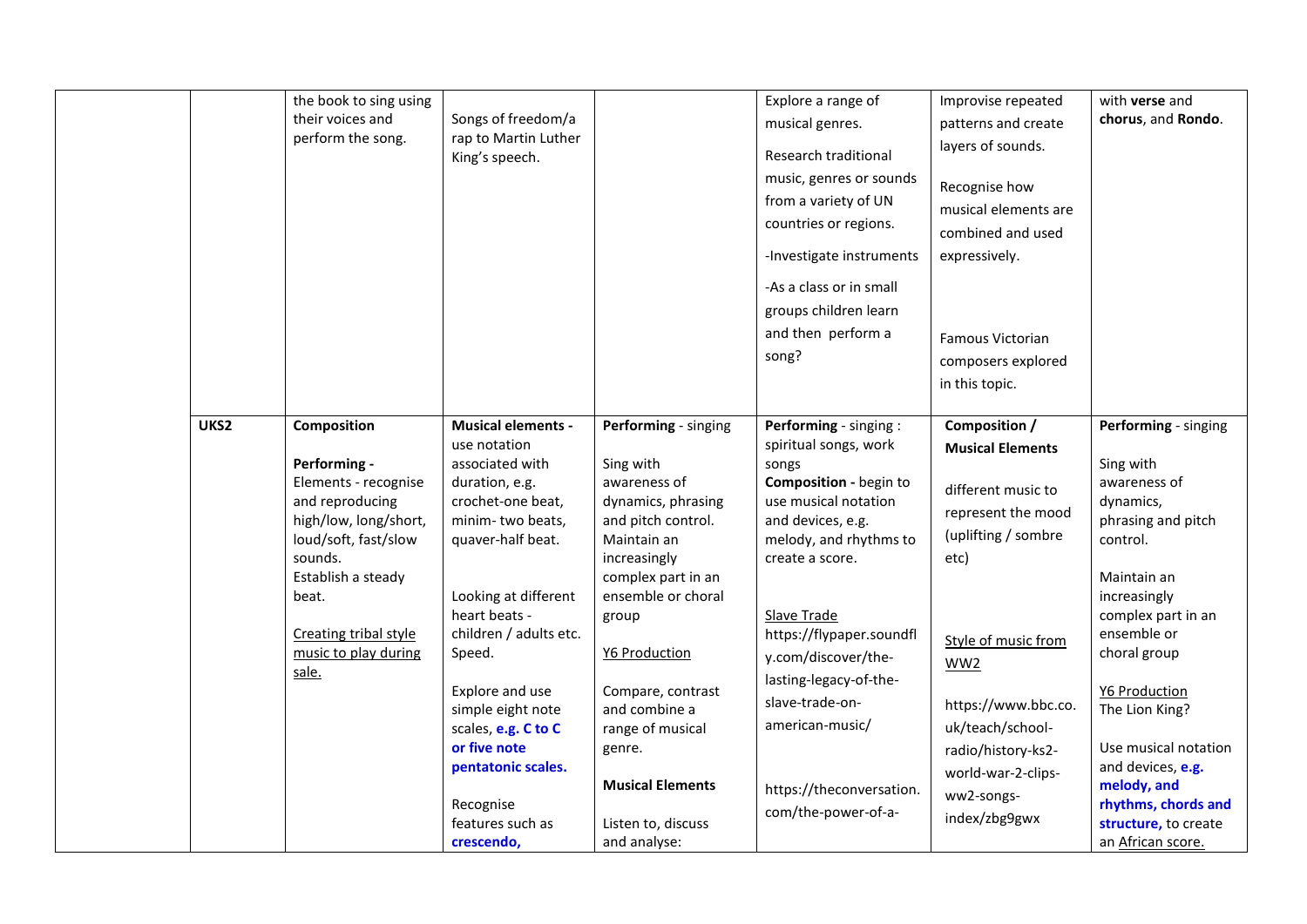|           |                  |                                                                                                                                      | diminuendo.<br>Identify and create<br>more complex<br>patterns,<br>maintaining own<br>part.<br>Recognise the<br>difference between<br>unison and<br>harmony. | The Planets Suite -<br>Gustav Holst -<br>compare and<br>contrast<br>Use musical notation<br>and devices, e.g.<br>melody, and rhythms,<br>chords and structure,<br>to create a space<br>score.                        | song-in-a-strange-land-<br>129969                                                                                             |                                                                                                                     |                                                                                                                                                                                                                      |
|-----------|------------------|--------------------------------------------------------------------------------------------------------------------------------------|--------------------------------------------------------------------------------------------------------------------------------------------------------------|----------------------------------------------------------------------------------------------------------------------------------------------------------------------------------------------------------------------|-------------------------------------------------------------------------------------------------------------------------------|---------------------------------------------------------------------------------------------------------------------|----------------------------------------------------------------------------------------------------------------------------------------------------------------------------------------------------------------------|
| <b>PE</b> | KS1              | Jumping<br>Perform different<br>types of jumps<br>appropriate to the<br>sport.                                                       | Inclusive sport.<br>Athletics<br>Running and jumping<br>Be able to perform in<br>sprints and short<br>bursts.                                                | Athletics.<br>Compete against<br>others in short running<br>activities that are<br>organised.- Focus on<br>fair rules<br>To understand the<br>rules involved in<br>competitive activities<br>such as in a sports day | Jumping<br>Perform different types<br>of jumps appropriate to<br>the sport.                                                   | Gymnastics-<br>Designing, performing<br>and feeding back to<br>others on their own<br>routine.<br>Aztec ball games. | Invasion games-<br>Safety rules within<br>games to help look<br>after one another.<br>Self refereeing<br>games.<br>Gymnastics-<br>Designing,<br>performing and<br>feeding back to<br>others on their own<br>routine. |
|           | LKS <sub>2</sub> | Swimming - Links to<br>anglo-saxons (it<br>would keep them fit<br>and strong for war).<br>Gymnastics - moving<br>like the animals in | Take part in sports<br>that promote<br>inclusion.<br>E.G try hard of sight<br>football, deaf sports,<br>seated volleyball<br>e.t.c.                          | Compete against<br>others in short and<br>long running activities<br>that are organised.<br>To understand the<br>rules involved in                                                                                   | Choreography within<br>dance and Gymnastics<br>Designing, performing<br>and feeding back to<br>others on their own<br>routine | Invasion games based<br>on Victorian Era<br>Sports.<br>Try a new sport each<br>week.                                | <b>Team Games</b><br>Leadership roles,<br>organisation of<br>games and using<br>team tactics within<br>the game.                                                                                                     |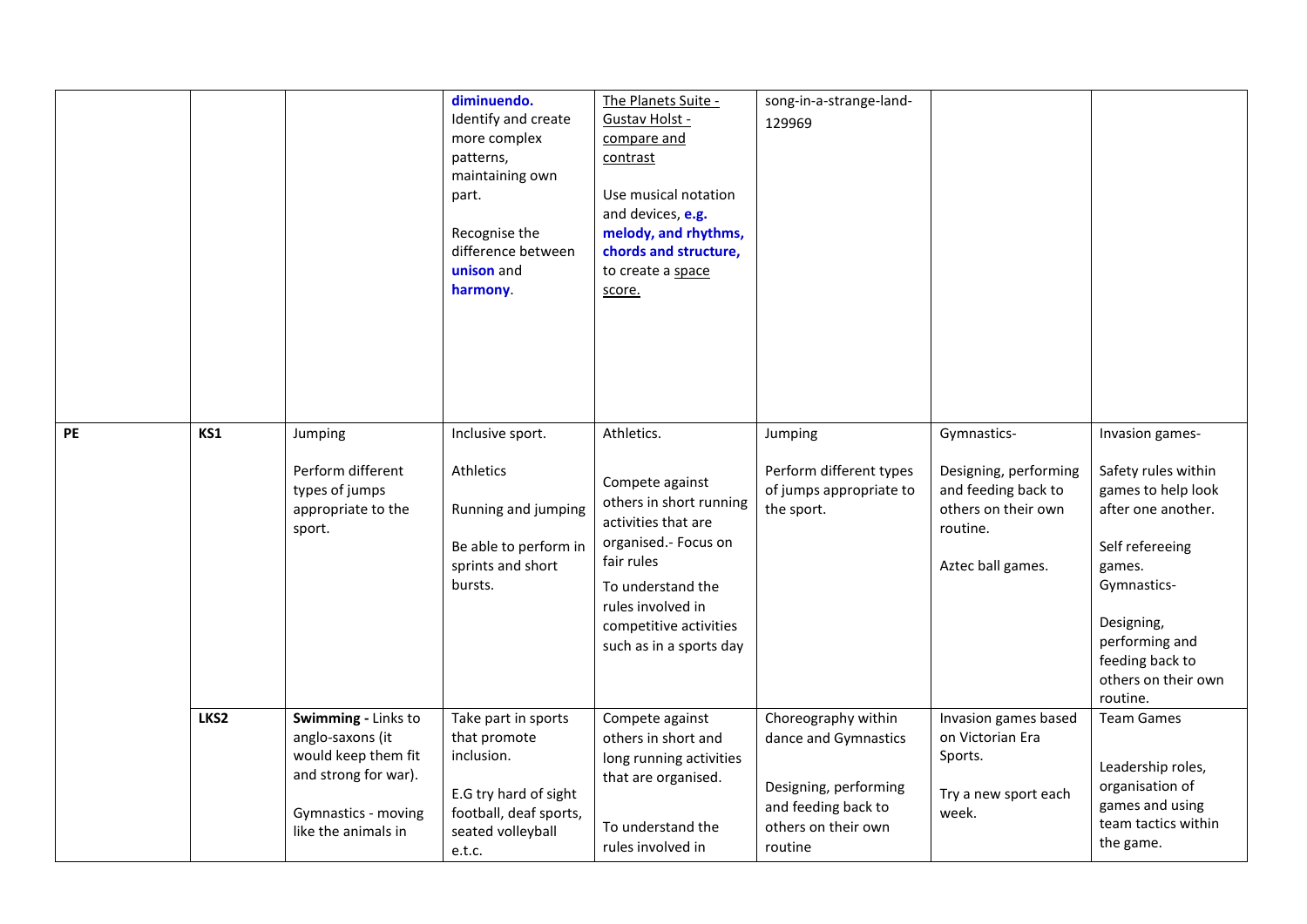|             |      | James and the Giant    |                          | competitive activities     |                                                |                                          |                                        |
|-------------|------|------------------------|--------------------------|----------------------------|------------------------------------------------|------------------------------------------|----------------------------------------|
|             |      | Peach.                 |                          | such as in a sports day    |                                                |                                          |                                        |
|             |      |                        |                          | and link to the Ancient    |                                                |                                          |                                        |
|             |      |                        |                          | Roman Olympic              |                                                |                                          |                                        |
|             |      |                        |                          | Games.                     |                                                |                                          |                                        |
|             | UKS2 | Orienteering           | Participate in short,    | Olympics - ancient to      | Is competition healthy?                        | PT exercise in the past                  | Evolution -                            |
|             |      | Build a knowledge of   | medium and long          | modern                     |                                                | $-WW2$                                   | body shape suited to                   |
|             |      | what it means to       | distance running.        |                            | Choreography within                            |                                          | different sports??                     |
|             |      | orienteer.             |                          | To understand the          | dance and Gymnastics                           | Invasion games                           |                                        |
|             |      |                        | What exercise            | rules involved in          |                                                |                                          | <b>Team Games</b>                      |
|             |      |                        | changes heart rate?      | competitive activities     |                                                | Designing games                          | Assigning roles to                     |
|             |      |                        |                          | such as in a sports day    | Choosing a piece of                            | based on possession<br>and team tactics. | team members,                          |
|             |      |                        |                          |                            | music to go alongside                          |                                          | designing, playing                     |
|             |      |                        |                          |                            | their routines.                                |                                          | and evaluating their                   |
|             |      |                        |                          |                            |                                                |                                          | own game.                              |
|             |      |                        |                          |                            |                                                |                                          | How do tactics                         |
|             |      |                        |                          |                            |                                                |                                          | change during a game                   |
| <b>PSHE</b> | KS1  | Module 1               | Module 2 - Unit 3        | Key Stage 1, Module 3      | <b>British Values</b>                          | Module 1, Unit 1 Story                   | Module 1 Unit 4                        |
|             |      | Unit 1                 | KS1.2.3.1 Being Safe     | Unit 1                     | Anti-bullying                                  | Sessions: Let the                        | The Cycle of Life                      |
|             |      | KS1.1.1 Let the        | KS1.2.3.2 Good           | KS1.3.1.1 Three in One     |                                                | Children Come                            | Module 3, Unit 1                       |
|             |      | <b>Children Come</b>   | <b>Secrets and Bad</b>   | KS1.3.1.2 Who Is My        | Objectives not met in                          |                                          | Three in One                           |
|             |      |                        | Secrets                  | Neighbour?                 | the Tenten resources to                        | Module 1, Unit 2                         | Who Is My                              |
|             |      | Key Stage 1, Module    | KS1.2.3.3 Physical       |                            | cover:                                         | I am Unique                              | Neighbour?                             |
|             |      | $\mathbf{2}$           | Contact                  | Unit 2                     | Change and loss                                | Girls and Boys<br>Clean & Healthy        | Module 3, Unit 2<br>The Communities We |
|             |      | Unit 1                 | KS1.2.3.4 Harmful        | KS1.3.2.1 The              | (including death),                             |                                          | Live In                                |
|             |      | KS1.2.1.1 God Loves    | <b>Substances</b>        | <b>Communities We Live</b> | feelings associated with                       | Module 1, Unit 3                         |                                        |
|             |      | <u>You</u>             | <b>KS1.2.3.3 Can You</b> | ln                         | this; to recognise what                        | Feelings, Likes and                      |                                        |
|             |      |                        | Help Me?                 |                            | helps people to feel                           | <b>Dislikes</b>                          | Rights respecting                      |
|             |      |                        |                          |                            | better.                                        | Feeling Inside Out                       |                                        |
|             |      | Unit 2                 | Rights respecting        |                            |                                                | Super Susie Gets                         |                                        |
|             |      | KS1.2.2.1 Special      |                          | Rights respecting          | Preparing to move to a                         | Angry                                    |                                        |
|             |      | People                 |                          |                            | new class/year group.                          |                                          |                                        |
|             |      | <b>KS1.2.2.2 Treat</b> |                          |                            |                                                |                                          |                                        |
|             |      | Others Well            |                          |                            | How to respond safely<br>to adults they do not | <b>Rights respecting</b>                 |                                        |
|             |      | KS1.2.2.3  And Say     |                          |                            | know.                                          |                                          |                                        |
|             |      | Sorry                  |                          |                            |                                                |                                          |                                        |
|             |      |                        |                          |                            | <b>Financial awareness</b>                     |                                          |                                        |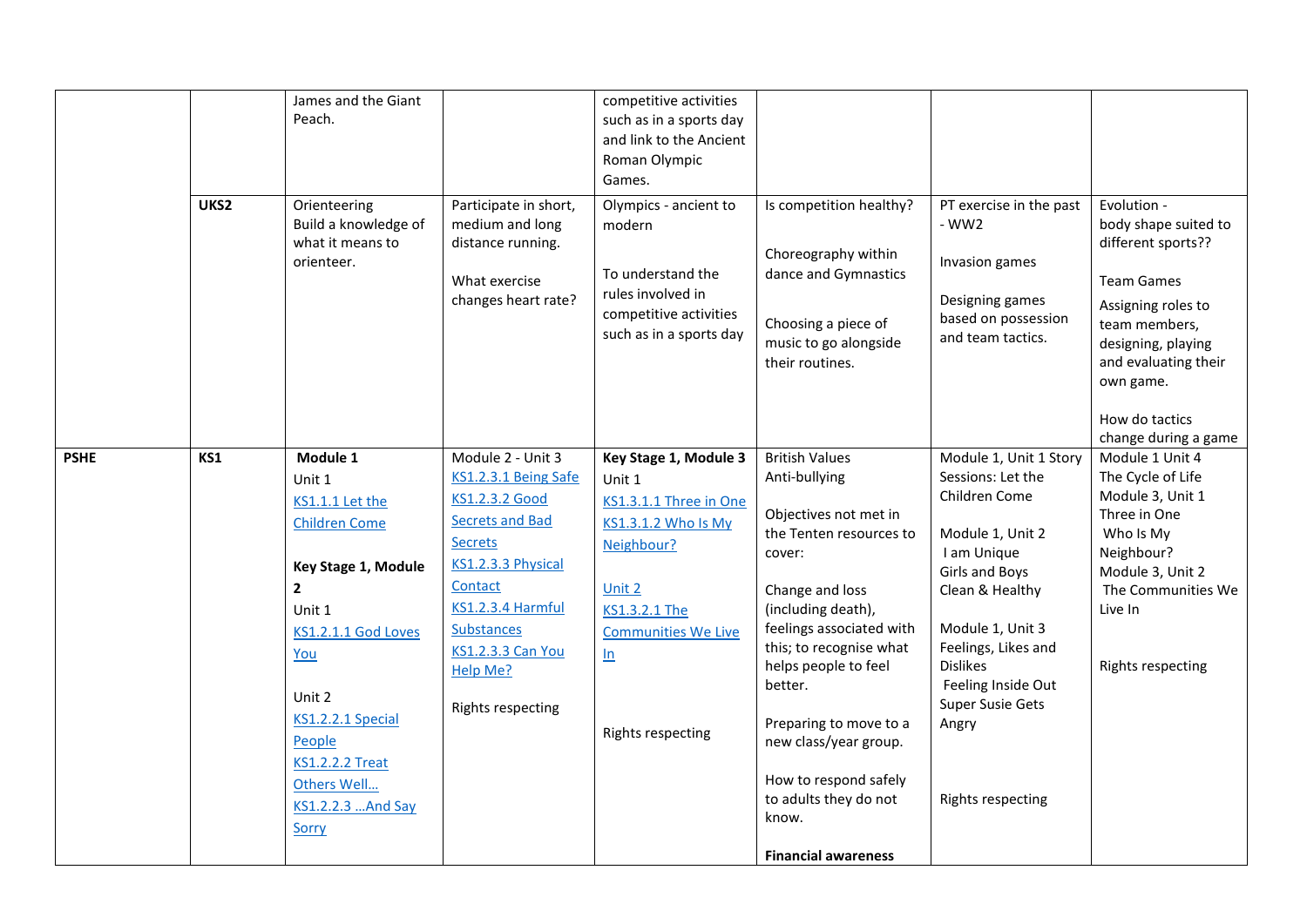|                  | <b>Rights respecting</b>                                          |                                          |                                                                | That money needs to be<br>looked after; different<br>ways of doing this.       |                                                                   |                                                |
|------------------|-------------------------------------------------------------------|------------------------------------------|----------------------------------------------------------------|--------------------------------------------------------------------------------|-------------------------------------------------------------------|------------------------------------------------|
|                  | Physical and Mental<br>Health                                     |                                          |                                                                | Some of the strengths<br>and interests someone<br>might need to do             |                                                                   |                                                |
|                  | Anti Bullying- one<br>kind word                                   |                                          |                                                                | different jobs.                                                                |                                                                   |                                                |
| LKS <sub>2</sub> | Module 1 -<br><b>Religious</b>                                    | Module 2, Unit 1<br><b>Religious</b>     | Module 3, Unit 1:<br><b>Religious</b>                          | Anti-bullying                                                                  | Module 1 -<br><b>Religious</b>                                    | Module 2, Unit 1<br><b>Religious</b>           |
|                  | <b>Understanding</b><br>Module 1: Unit 1                          | <b>Understanding</b><br>Jesus, My friend | Understanding<br>A community of love                           | <b>British Values</b>                                                          | <b>Understanding</b><br>Module 1: Unit 1                          | Understanding<br>Jesus, My friend              |
|                  | Get up!<br>The Sacraments                                         | Module 2, Unit 2                         | What is the church?<br>Module 3, Unit 2                        | Discrimination - what it<br>means and how to                                   | Get up!<br>The Sacraments                                         | Module 2, Unit 2                               |
|                  | Module 1: Unit 2:<br>We don't have to be                          | Personal<br><b>Relationships</b>         | Living in the Wider<br>World                                   | challenge it.<br>Similarities and                                              | Module 1: Unit 2:<br>We don't have to be                          | Personal<br><b>Relationships</b>               |
|                  | the same<br>Respecting our bodies                                 | Friends, family and<br>others            | How do I love others?                                          | differences between<br>people arise from                                       | the same<br>Respecting our bodies                                 | Friends, family and<br>others                  |
|                  | what is puberty?<br>(Year 4 only)<br><b>Changing Bodies (Year</b> | When things feel bad                     | <b>Physical and Mental</b><br>Health                           | several different factors<br>(Equality Act 2010) -<br>About prejudice - how to | What is puberty?<br>(Year 4 only)<br><b>Changing Bodies (Year</b> | When things feel bad                           |
|                  | 4 only)<br>Boy/Girl Discussion                                    | <b>Physical and Mental</b>               | <b>Rights respecting</b>                                       | recognise<br>behaviours/actions                                                | 4 only)<br>Boy/Girl Discussion                                    | <b>Physical and Mental</b>                     |
|                  | Groups (Year 4 only)                                              | Health                                   | Strategies to develop<br>self-confidence and                   | which discriminate<br>against others: ways of                                  | Groups (Year 4 only)                                              | Health                                         |
|                  | Problem-solving<br>strategies for dealing                         | <b>Rights respecting</b>                 | self-esteem.                                                   | responding to it if<br>witnessed or                                            |                                                                   | Rights respecting                              |
|                  | with emotions,<br>challenges and                                  | Drugs and alcohol -                      | Strategies to manage                                           | experienced. PSHE links<br>with Auggie.                                        | <b>Physical and Mental</b><br>Health                              | Strategies for keeping<br>safe in the local    |
|                  | change.                                                           | Mixed messages in<br>the media about     | transitions between<br>classes and key stages.                 | Physical and Mental                                                            | <b>Rights respecting</b>                                          | environment or<br>unfamiliar places            |
|                  | Human rights - they<br>are there to protect                       | drugs, including<br>alcohol and          | Money - Different                                              | Health                                                                         | Anti-bullying                                                     | (Rail, water, road)<br>and safe use of digital |
|                  | everyone.                                                         | smoking/vaping                           | ways to pay for things<br>and the choices<br>people have about | Rights respecting                                                              |                                                                   | devices when out and<br>about.                 |
|                  |                                                                   |                                          |                                                                |                                                                                |                                                                   |                                                |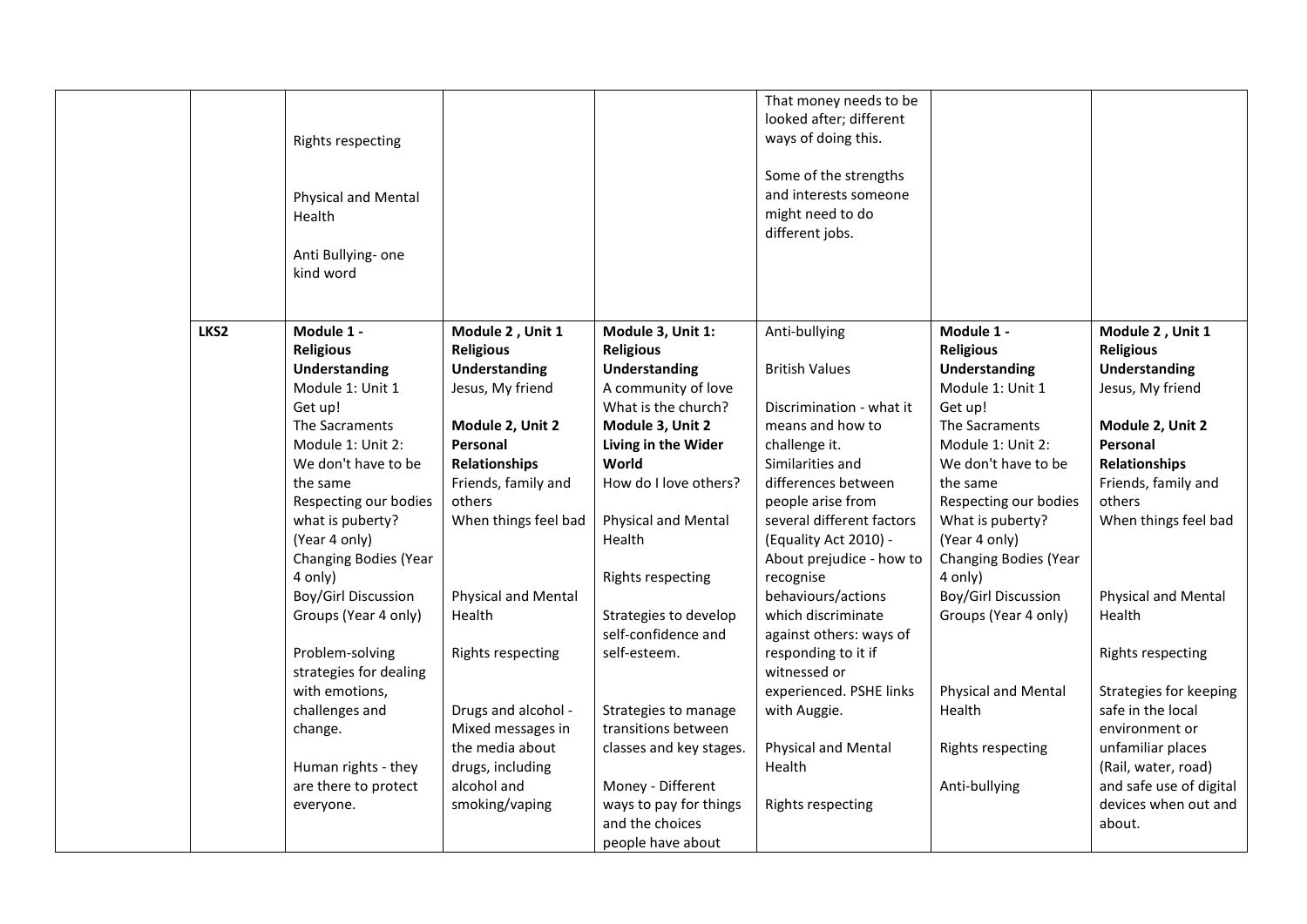|      | Physical and Mental        |                            | this. To recognise that  |                          |                            | Strategies to manage   |
|------|----------------------------|----------------------------|--------------------------|--------------------------|----------------------------|------------------------|
|      | Health                     |                            | people have different    |                          |                            | transitions between    |
|      |                            |                            | attitudes towards        |                          |                            | classes and key        |
|      | <b>Rights respecting</b>   |                            | saving and spending      |                          |                            | stages.                |
|      |                            |                            | money, what              |                          |                            |                        |
|      | Anti-bullying              |                            | influences decisions     |                          |                            | Drugs and alcohol -    |
|      |                            |                            | and what makes           |                          |                            | Mixed messages in      |
|      |                            |                            | something good value     |                          |                            | the media about        |
|      |                            |                            | for money. Explore       |                          |                            | drugs, including       |
|      |                            |                            | how people's spending    |                          |                            | alcohol and            |
|      |                            |                            | decisions can affect     |                          |                            | smoking/vaping         |
|      |                            |                            | others and the           |                          |                            |                        |
|      |                            |                            | environment (fair        |                          |                            |                        |
|      |                            |                            | trade, buying single     |                          |                            |                        |
|      |                            |                            | use plastics, giving to  |                          |                            |                        |
|      |                            |                            | charity). Explore the    |                          |                            |                        |
|      |                            |                            | risks associated with    |                          |                            |                        |
|      |                            |                            | money (won, lost,        |                          |                            |                        |
|      |                            |                            | stolen).                 |                          |                            |                        |
| UKS2 | Module 1, Unit 1 -         | Module 2, Unit 1           | Module 3, Unit 1:        | Anti-bullying            | Module 1, Unit 3:          | Module 2, Unit 3:      |
|      | <b>Religious</b>           | <b>Religious</b>           | <b>Religious</b>         | <b>British Values</b>    | <b>Emotional Wellbeing</b> | <b>Keeping Safe</b>    |
|      | <b>Understanding</b>       | <b>Understanding</b>       | <b>Understanding</b>     |                          | Body Image                 | Sharing isn't always   |
|      | Calming the Storm          | Is God calling you?        | The Trinity              |                          | <b>Funny Feelings</b>      | caring                 |
|      | Module 1, Unit 2 -         | Module 2, Unit 2:          | Catholic Social          | <b>Diiscrimation</b>     | <b>Emotional Changes</b>   | Cyberbullying          |
|      | Me, My Body, My            | Personal                   | Teaching                 |                          | Seeing Stuff Online        | Types of abuse         |
|      | <b>Health</b>              | <b>Relationships</b>       | Module 3 Unit 2:         | Diversity                | Module 1, Unit 4 -         | Impacted lifestyles    |
|      | <b>Gifts and Talents</b>   | Under pressure             | Living in the Wider      |                          | <b>Life Cycles</b>         | Making good choices    |
|      | Girls' Bodies              | Do you want a piece        | World                    | Prejudice                | Making babies 1            | Giving assistance      |
|      | Boys Bodies'               | of cake?                   | Reaching out             |                          | Making babies 2 (May       |                        |
|      | Spots and Sleep            | Self Talk                  |                          |                          | be omitted)                | Problem solving        |
|      |                            |                            |                          |                          | Menstruation               | strategies for dealing |
|      |                            |                            | Problem solving          | <b>Rights respecting</b> |                            | with emotions,         |
|      | <b>Physical and Mental</b> | <b>Physical and Mental</b> | strategies for dealing   |                          |                            | challenges and         |
|      | Health                     | Health                     | with emotions,           |                          | <b>Rights respecting</b>   | change including       |
|      |                            |                            | challenges and change    |                          |                            | transitions to new     |
|      | <b>Rights respecting</b>   |                            | including transitions to |                          |                            | schools.               |
|      |                            | Rights respecting          | new schools.             |                          | Stereotypes in the         |                        |
|      | Anti-bullying              |                            |                          |                          | workplace.                 | Rights respecting      |
|      | Money                      | Drug education             |                          |                          |                            | Forced marriage        |